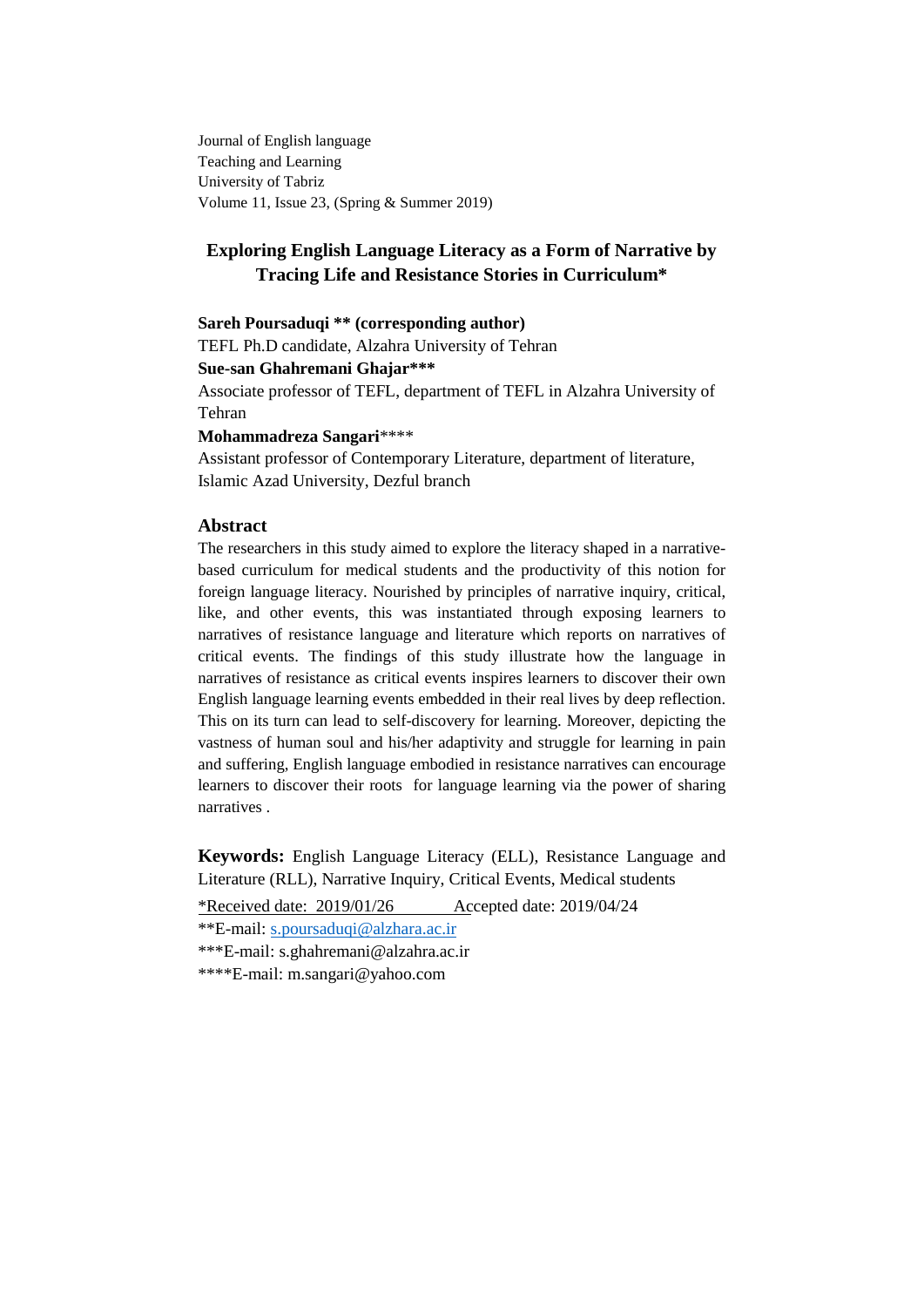### **Introduction**

The representation of curriculum as prescribed map-like or one-suitall materials has been criticized among literacy scholars (Freire & Macedo, 2005; Laidlaw, 2005). These scholars believe that developing curriculum as if they are maps of certain known roads is not acceptable. In the world of English language literacy (ELL), many studies demonstrate that the spoon-fed prescribed materials are of commercial nature and ignore the real life needs of language learners, and it is exactly on this account that these materials tend to fail in many learning contexts (Holliday, 2001; Kırkgoz, 2007; Nunan, 2003; Wedell, 2003). They are further disapproved for limiting teachers and learners' mindsets to certain repetitive neutral themes and topics for language learning and for underestimating teachers' and learners' own role in the learning process (Ghahremani-ghajar & Poursaduqi, 2017; McLaren, 2016; Progler, 2011).

During the last decades, the need for a curriculum which provokes self-directed language learning is negotiated and addressed (Gan, 2004; Navarro and Thornton, 2011). This demands reinvention of the curriculum and admission of complexity of foreign language literacy when " literate artifacts are entangled with other moments, objects, texts, histories, beings, selves" (Laidlaw, 2005; p 65), that is to say they are sculpted out of people"s milieu, values, intentions, and most outstandingly, their lives. People tend to discover, evaluate, and approach their life experiences via narratives they narrate about them. Exploring ELL shaped by language learner narratives can embed this type of literacy in people"s life stories and be a candidate to address this educational need by bridging language learning to real life.

The significance of shaping English language learning acts in narratives of people is doubled within the landscape of this study whose language learners are medical students. Medical practitioners diagnostic and inferential power takes its roots in their patients' life histories (case histories). The way they approach their patients passes through their exploration in patients narratives of their illness and symptoms. Their ability to gather a sensitive and nuanced history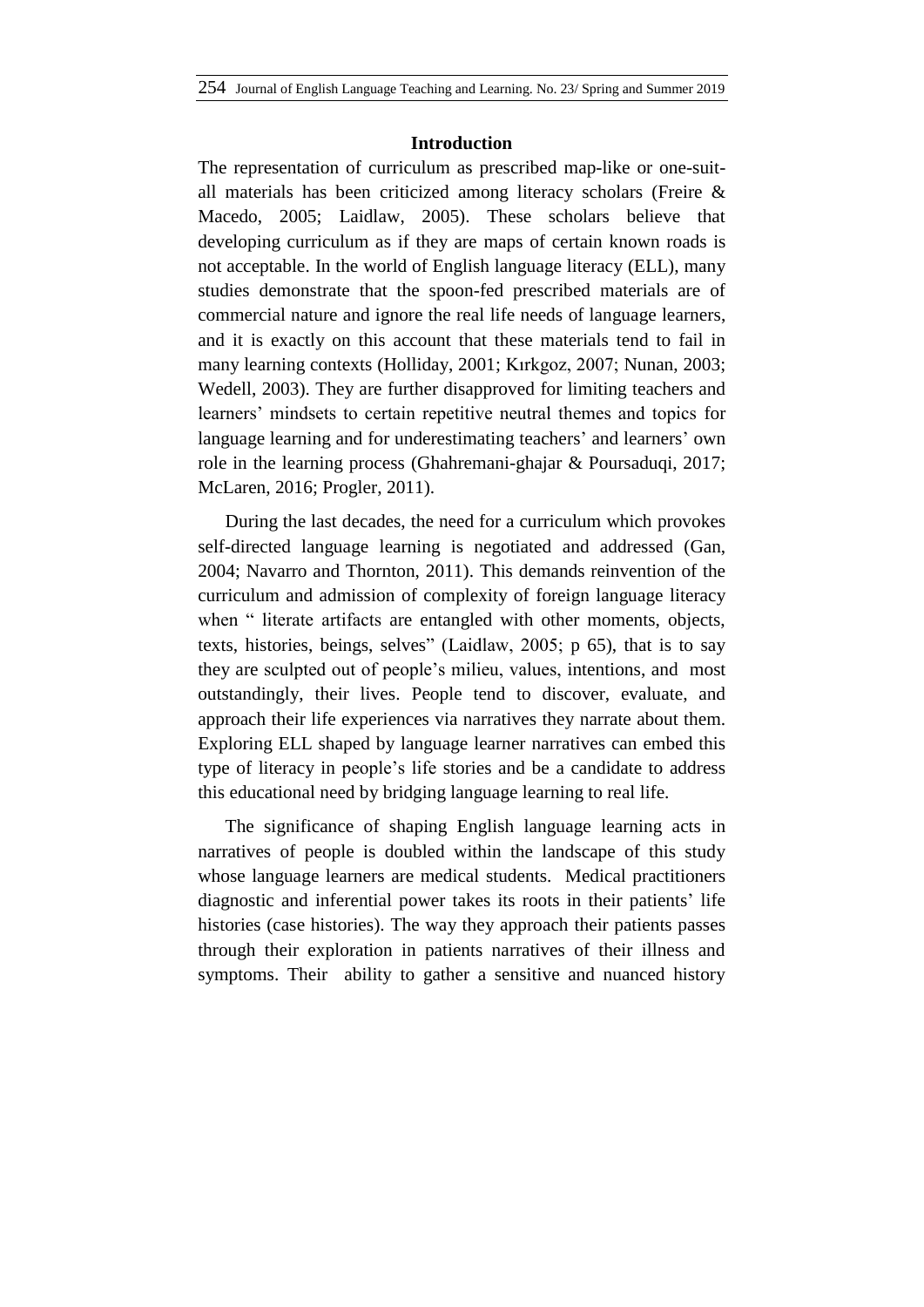besides performing a thorough and accurate examination deepens medical practitioners-patient relationships, focuses their patient assessment, and sets the direction of their clinical thinking (Bickley & Szilagyi, 2009).In the same vein, a novel field of study named *narrative medicine* was developed by Dr. Rita Charon and her colleagues in 2001. Narrative medicine highlights the importance of storytelling in medicine and its impact on physicians' personal insights and active affiliation which in its own turn can enhance their *connection, recognition, communion.* This can inspire patients to face their critical illness and empower their healing (Charon, 2006; Charon et. al, 2017). Therefore, exploration with narrative and narrative analysis in the general English medical course nourishes English language literacy acts with the narrative both as the phenomenon and a method. It may also simultaneously prepare students for other medical curricular and career demands.

The approach of language learning for medical students is still challenging from another perspective. Studies with a focus on practices of learning medical English declare the need for preparing students for active use of English upon graduation. This cannot be accomplished unless Medical English teaching expands the horizons of language learning via more problem solving, decision making, and inference-involved language activities. This is how medical students are encouraged to adapt practical skills applicable in specific future professional setting (Milosavljevic,Vuletic, and Jovkovic, 2015).

In this regard, within the landscape of this study two educational measures were taken to relate the ELL curriculum to both language learner academic needs and the conception of narrative. First of all, integrating narrative authenticity and originality, it was decided to start with the narratives originated in literature or literary genres. Next, this study was informed by the principles of narrative inquiry which prioritize and acknowledge the significance of human lives critical events in their learning. A critical event by the virtue of its definition transforms one"s life after s/he undergoes a certain challenging or difficult experience which grants them with revelations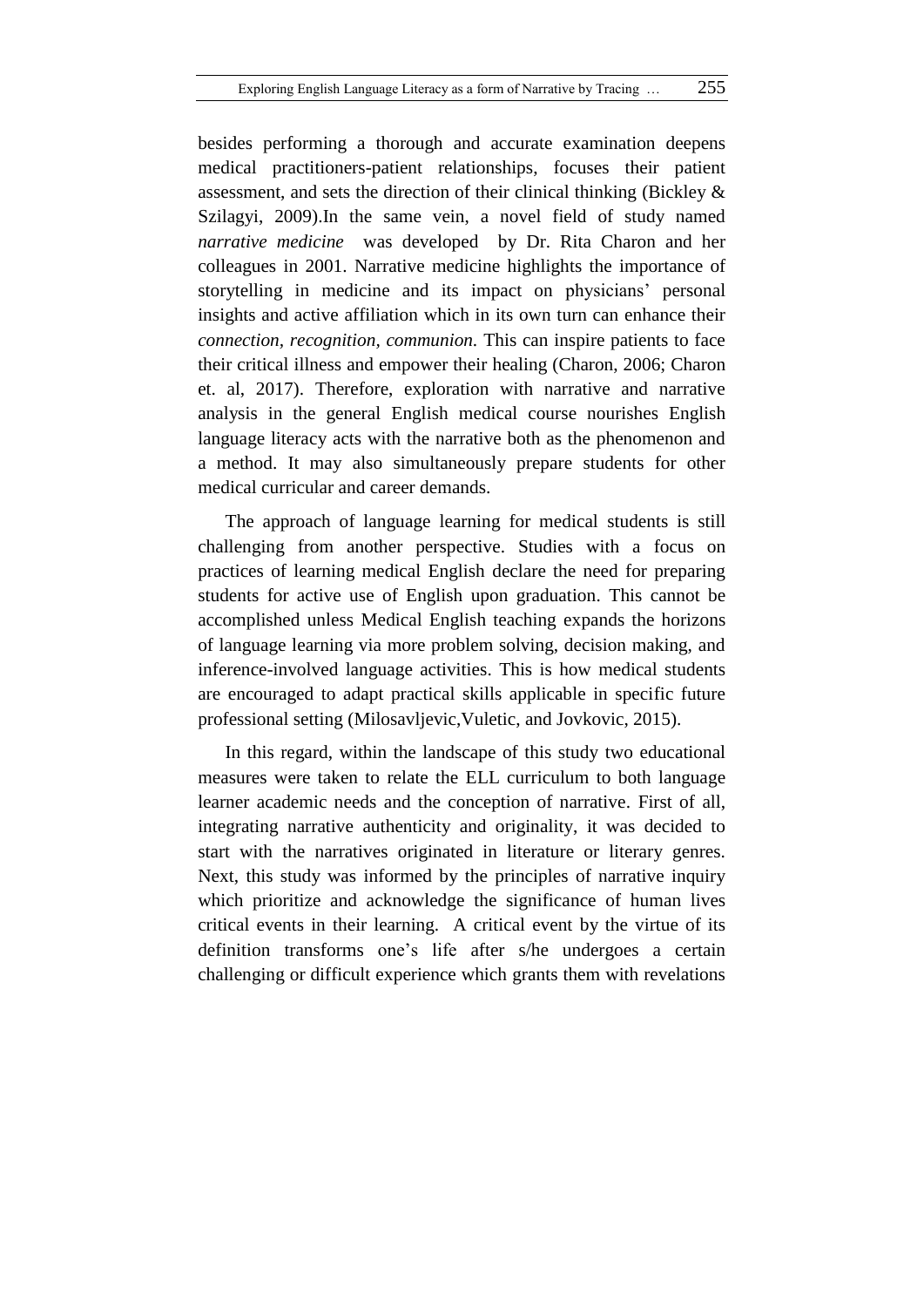and transcendence. Hence, it was the narratives of resistance literature which were selected to be worked on as the language content to be explored by learners for their proliferation of critical events. These narratives are replete with ordinary people stories in and of war, military occupation of homeland, prison, and martyrdom which in effect change and transform many lives. The basic themes in all these stories are human endurance of suffering and pain, his/her resistance as well as challenges which are parallel themes in narrative medicine. Second, they open doors to new horizons of language learning beyond "repetitive" topics and themes such as travel, weekend, restaurant, and food already presented in commercial McDonaldized EFL instructional materials. Third, its language reflects human responsibility and engagement for supporting their beings in suffering and pain and by hardships which are expected to happen in medical contexts by raising learner attention to topics like forbiddance of the use of mother tongue, language learning in prisons or during the war, pain of casualties, bitterness of death, and the sweetness of victory.

This study indeed presents our efforts to inspire learners with resistance and insight embodied in narratives of resistance and encourage them to engage with their surroundings, create, and share their own life narratives to enhance their acts of English language literacy. As an illustration, learners were involved with their fathers or mothers narratives of Sacred Defense events. Still more were the narratives of medical practitioners narrative of war along with the challenges, resistance, and learning which took place in eight-year Imposed war against Iran.

With the benefit of hindsight, this study was conducted to pursue the matter in the following questions: How may a narrative based curriculum marinated in resistance language and literature, critical events and codes of meaning shape English language learning (ELL) and literacy acts for medical students? How do language learners in this study perceive the RLL narrative frames of meaning and bridge it to their ELL and practice of medicine?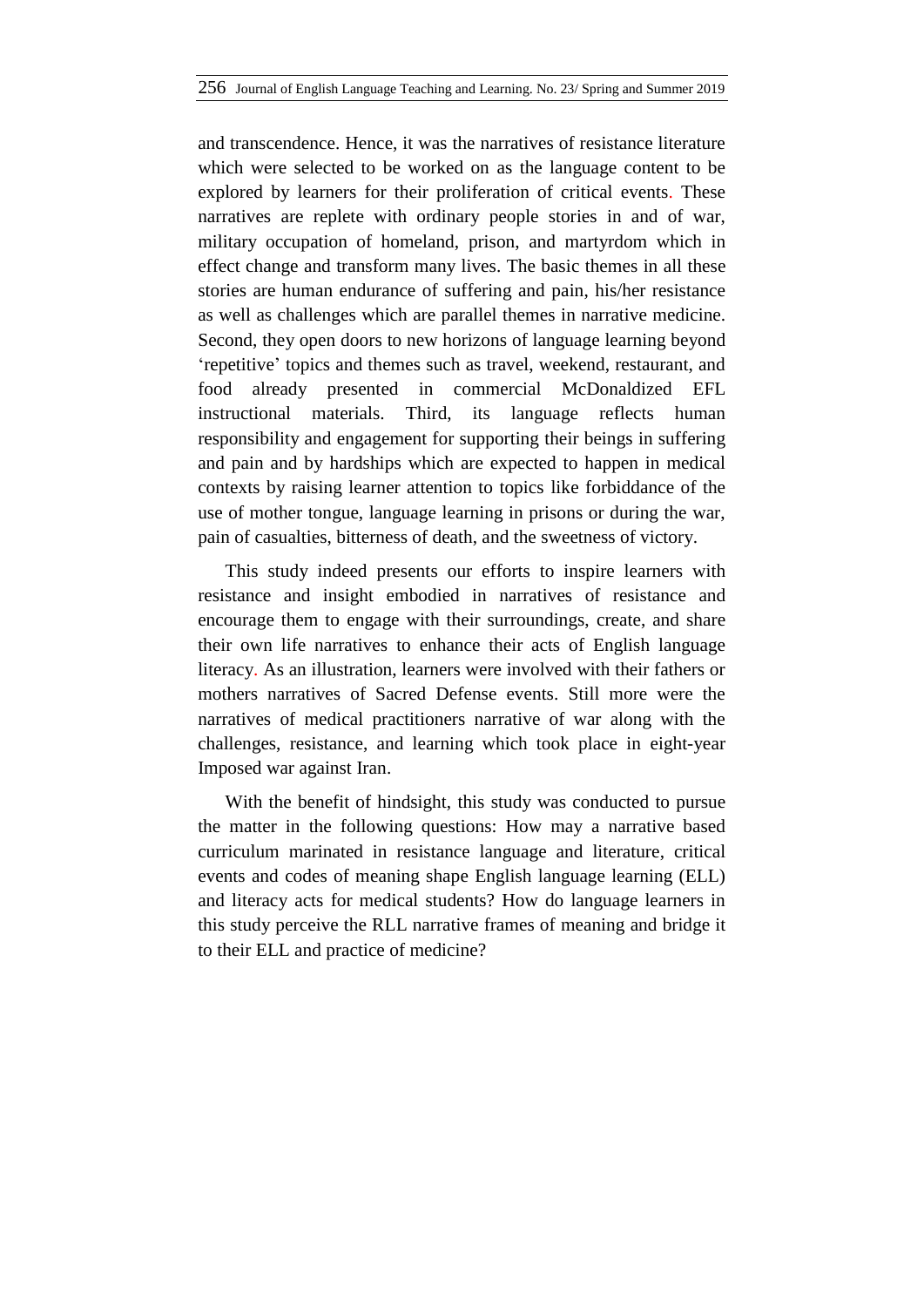## **Narrative**

# **Literature Review**

Stories reflect life voyages and they represent the first forms of learning human beings experience in childhood. They characterize world views. Stories can construct and reconstruct a sense of the situated self in the world (McCormack, 2009). In spite of the essential role of stories in people"s lives, their theoretical potentials for devising research tools have been studied only recently. Study of narratives (stories) was originally given an impulse in the field of literary theory, yet has gradually gained momentum in recent decades as the "narrative turn" (Hyvarinen, 2010; Riessman, 2005). Today narratives are utilized in different fields of study, including history, psychology, sociology, medicine, and education (Webster& Mertova, 2007). The narrative turn in various academic fields occurs on the account of the realization of the insufficiency of current statistical and empirical research methods in grabbing the whole picture of the phenomenon they are dealing with ( Ellis, 2004; Harter & Bochner, 2009). However, in medicine, the narrative turn is also taken as a consequence of similar concerns, as Charon et al. (2017) maintains *narrative medicine* emerged to

challenge a reductionist, fragmented medicine that holds little regard for the singular aspects of a patient"s life and to protest the social injustice of a global healthcare system that countenances tremendous health disparities and discriminatory policies and practices. We clinicians, scholars, and creative writers who began this work together were convinced that narrative knowledge and skills have the power to improve healthcare by increasing the accuracy and scope of clinicians' knowledge of their patients and deepening the therapeutic partnerships they are able to form (p.1).

Charon (2006) made the case that narrative medicine contributes to clinical effectiveness by developing narrative competence through *attention, representation, and affiliation*. This practice brings about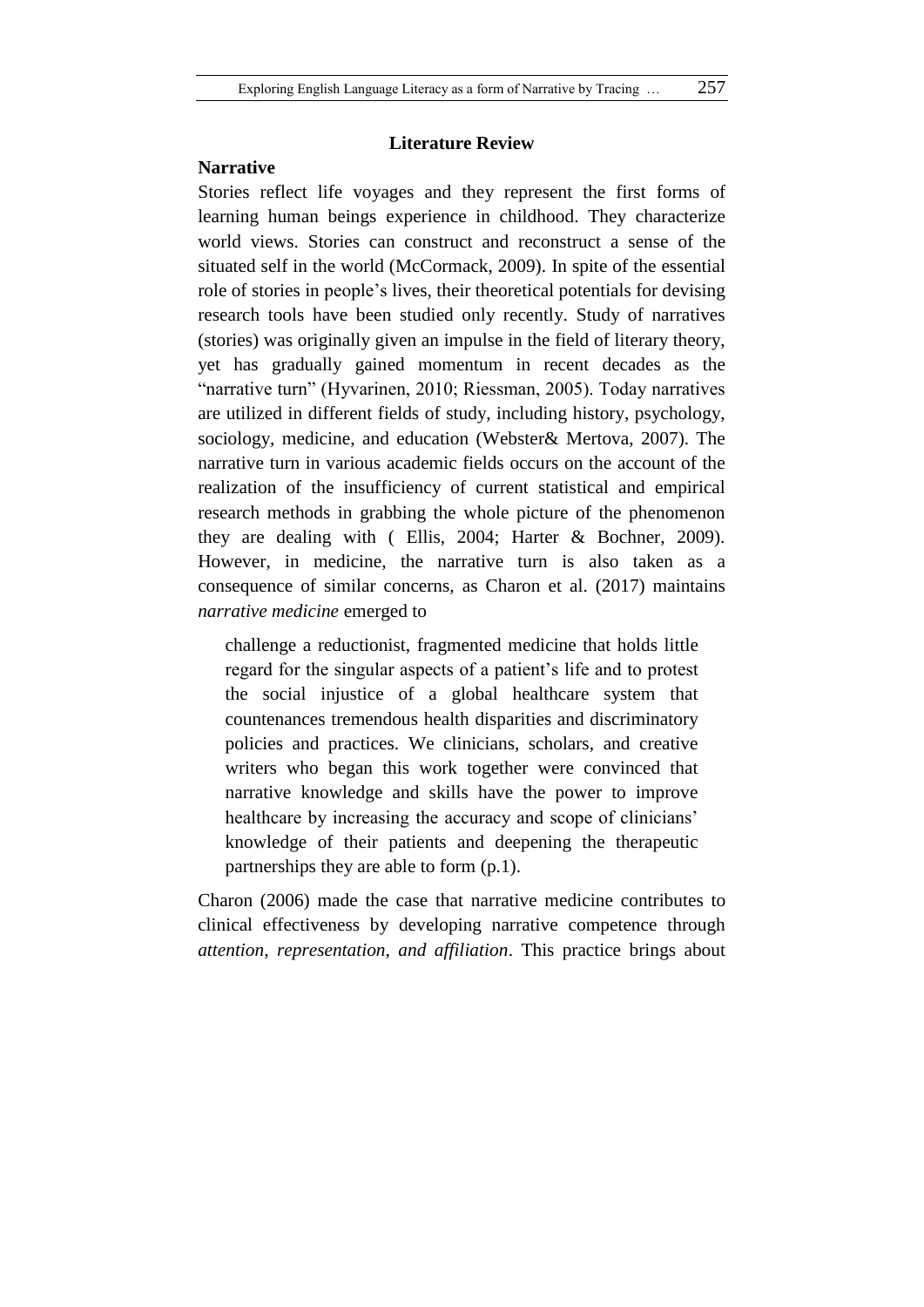professional reflection and accurate interpretation of patient stories of illnesses for medical practitioners.

The domain of narrative inquiry dealing with the linguistic reality of human experiences focuses on human narratives as representations of their ways of knowing and thinking, nevertheless (Hart, 2002; Alleyne, 2017). Connelly and Clandinin"s (1990) work was one of the pioneer works and a cornerstone in the field whereby narrative inquiry was introduced in educational research to acknowledge the importance of teachers and learner narratives of curriculum. Other researchers taking the narrative turn in educational inquiry also mostly look at the ways teacher narratives shape and inform their practice, research, and identity (Craig, 2013; Johnson & Golombeck, 2002; Norton & Early, 2011, Tsui, 2007).In applied linguistics, Barkhuizen, Benson, and Chik (2014) illustrate how narrative inquiry engages researchers of the field in the real worlds of teachers, learners, and their language learning stories. Barkhuizen et al. (2014) show that the study of language learners' self-narratives which are the stories they tell about their learning experiences can help researchers to discover how they situate their voice, identity, self, and individuality through language in the world.

Narrative inquiry is a vast field of inquiry, but within the context of this work, Webster & Mertova"s (2007) categorizations for narrative events is employed as the basis for materials selection with the focus on critical events in materials development which is the common point among the events of medical practice, language learning, and RLL.

Table 1 Definition of Critical, Like, and Other Events

**Critical event An event selected because of its unique, illustrative and confirmatory nature**

Like event Same sequence level as the critical event, further **illustrates and confirms and repeats the experience of the critical event**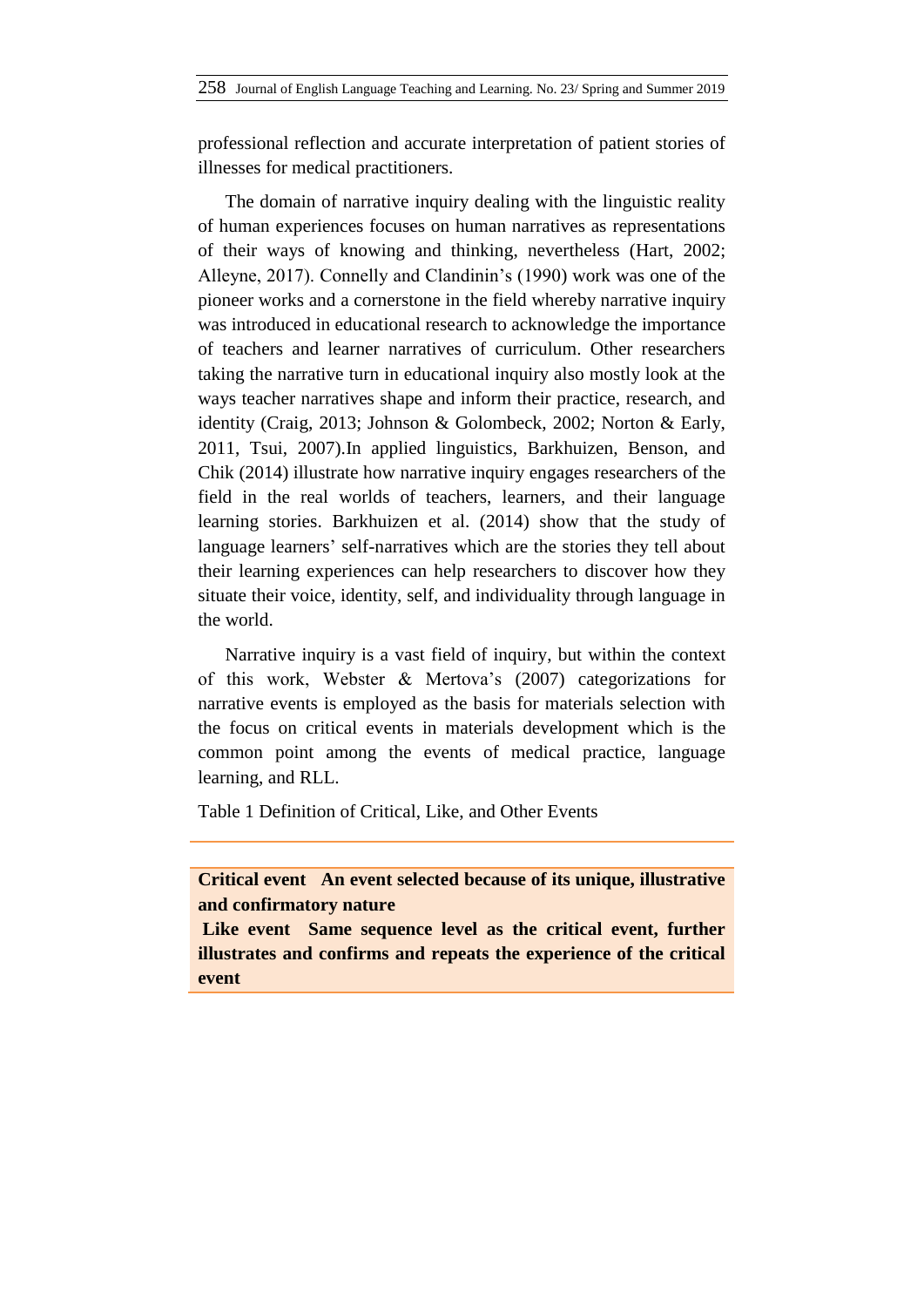# **Other event Further event that takes place at the same time as critical and like events**

As table 1 illustrates critical events are instrumental in changing or influencing our understanding in life. Furthermore, they convey messages beyond their own time and place. Nevertheless, other data sources, including teacher/researcher observations, reflective narrative documentations accompany this narrative-based curriculum to present a holistic view of the work.

# **Resistance Language and Literature**

According to Torabi (2009) and Harlow (1987), the term *resistance literature* was first used by Ghassan Kanfani, the Palestinian poet, to describe the suffering and the pains imposed on Palestinian by the Zionist regime. Soon afterwards, this term became prevalent in the Arab world and then, in the whole world. Harlow"s (1987) work which is the cornerstone of this literary genre observed the role of the language of resistance literature in the context and literature of the third World countries and maintains that this language travelled beyond the tight individual limits to convey a universal message which is to fight against oppression and cruelty to abate human suffering and pain. The value of this language for English language literacy lies in the fact that it can redeem language learners from the McDonaldized instructional materials that exaggerate the ideality of the target language culture and neutrality of human beings behaviors at the expense of negligence of human beings common roots and branches. Additionally, the ubiquity of this language can draw the curtains to fall on the cultural vertigo experienced by language learners in the process of English language learning.

In the context of Iran, language in the literature of the sacred defense (LSD) is known as the best manifestation of the language codes of the literature of resistance by literary experts (Amiri Khorasani & Hedayati, 2014).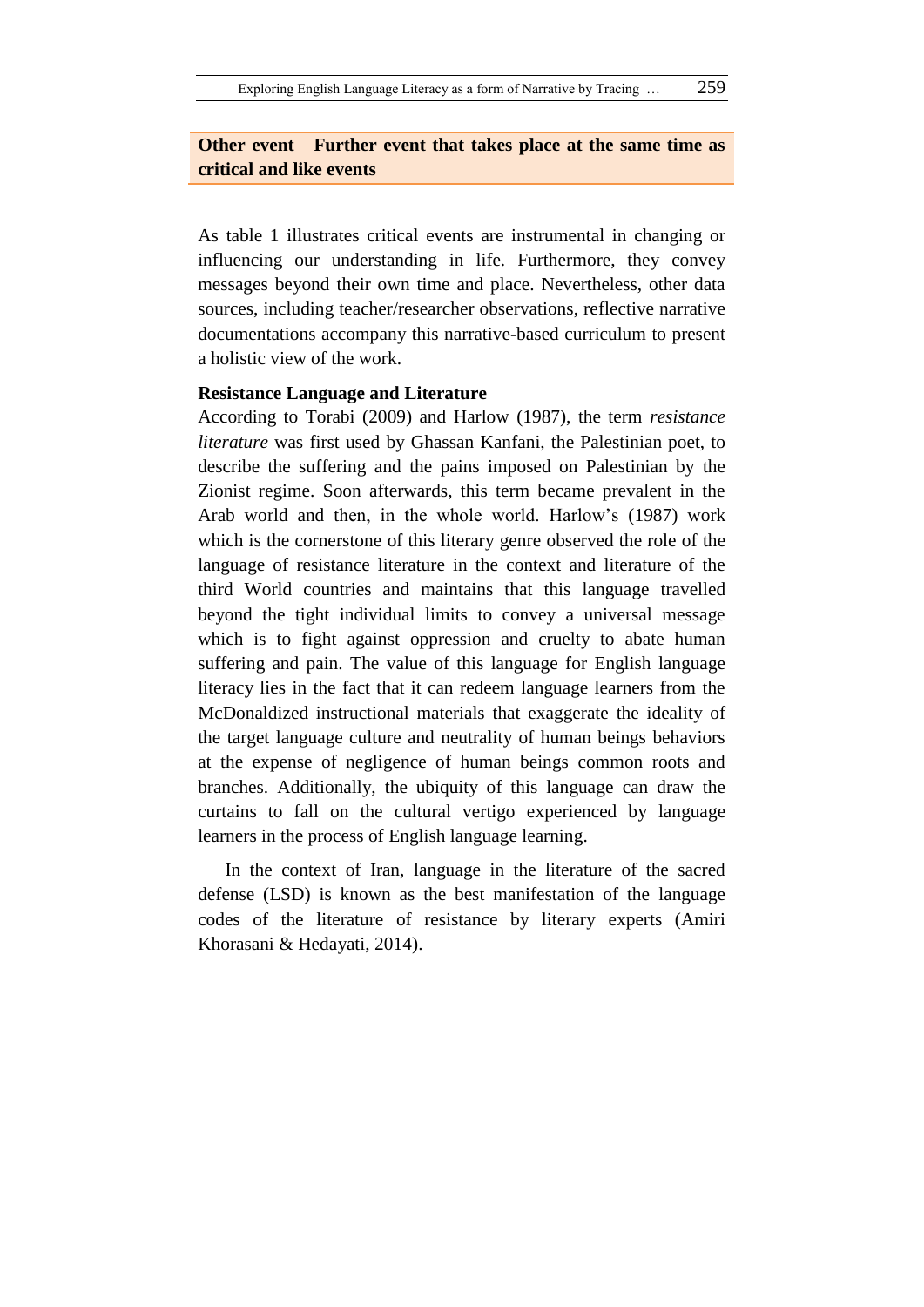Accordingly, in parallel with the prospects of this work in Iran, the proposed content for the curriculum in this study was developed based on Sangari"s (2010) list of themes common between literature of sacred defense and the world RLL. As resistance themes in Sangari's (2010) work covered the common codes of meaning in the language of resistance between literature of sacred defense (Iranian Resistance) and the world (RLL), they can be studied to shed light on how human beings share their stories of suffering and pain as well as resistance and endurance to from a common code of language to talk about a common experience.

# **Method**

### **Teaching Landscape and Participants**

This research project was conducted in Dezful University of Medical Sciences (DUMS) and for two general English courses. The milieu of Dezful as the City of Resistance because of Dezful people"s resistance during the eight-year Sacred Defense deepens and strengthens the meaning made of the codes of resistance in this study. This research project lasted for two academic terms beginning September 2015 and ending in May 2016. A General English course was held for 24 sessions (two sessions each week) and was characterized as a threeunit course in the medical field chart. The participants in this study were medical students mainly aged between 18 to 20 years with the exception of two male and female students aged 25 and 32 years, respectively. The number of participants in each class was between 25 to 35. All participants in this study had experienced English classes in private institutes prior to entrance to university. The language level of students was not absolutely equivalent for all learners. However, the presupposed language level for course materials was considered intermediate by the English department in DUMS.

### **Procedure**

In the first phase of the study, the researchers in this study decided on the kind of materials (narratives) to be worked on. In this regard, the most thorough and available list of prevalent themes in resistance language and literature developed in Sangari's (2010) analysis of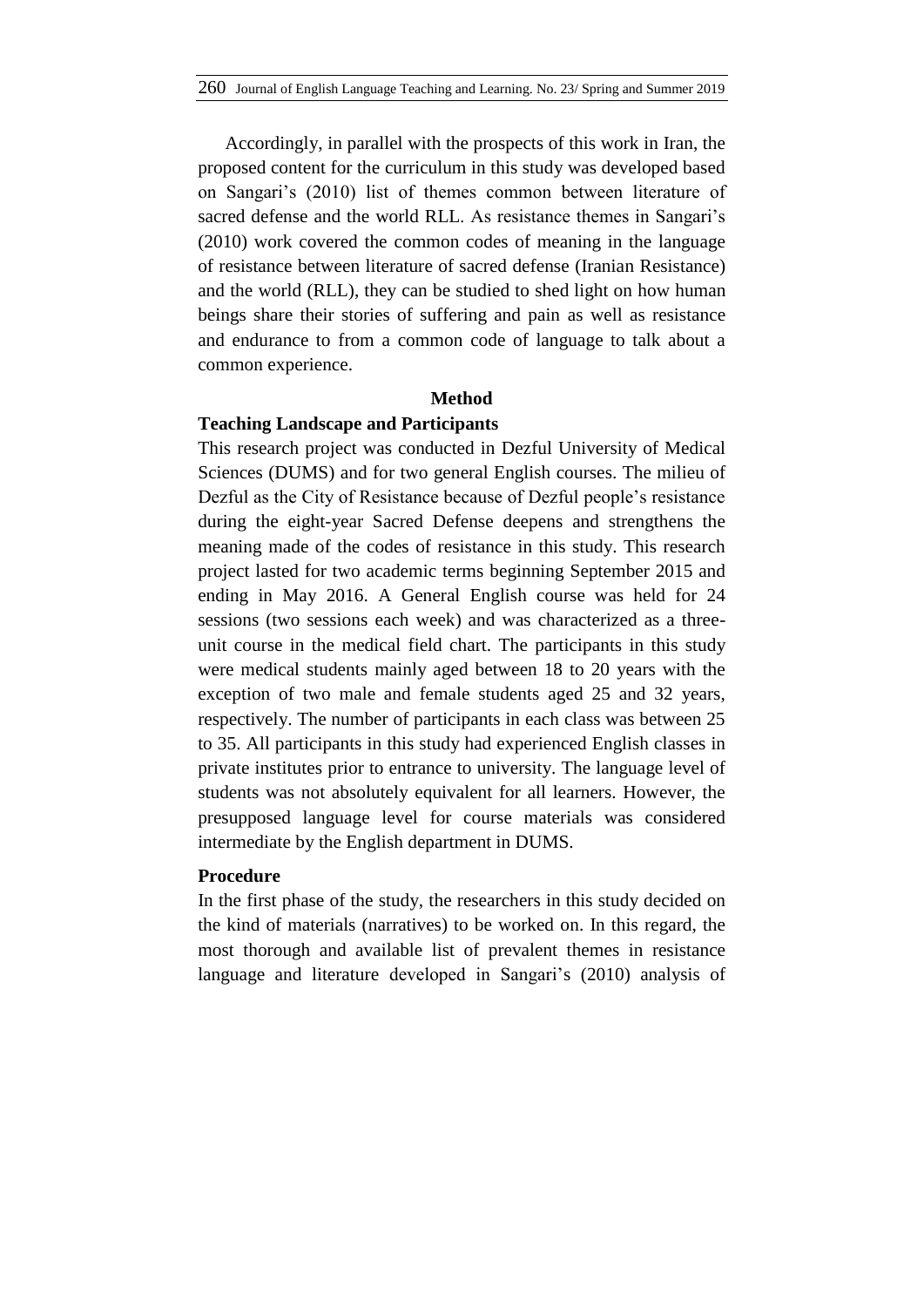common codes of meaning between literature of sacred defense and the world resistance language and literature (illustrated in table 1) was selected for the development of a narrative-based curriculum focusing on critical events of resistance.

| Symbolizing the language                  | Proposing the past honors                                                                                 |
|-------------------------------------------|-----------------------------------------------------------------------------------------------------------|
| Appreciation and description of heroes    | Disdaining the enemy and reverence of                                                                     |
| and martyrs                               | self                                                                                                      |
| Description of the enemy's cruelty and    | Inspiration of hope in the future and the                                                                 |
| brutality                                 | promised victory                                                                                          |
| Illustration of the suffering of innocent | Appreciation of freedom, the nobility and                                                                 |
| people or the civilians                   | the nobles (freedom fighters)                                                                             |
| Invitation to resistance and defiance     | Objecting against inconsideration, loss of<br>identity , luxurious lifestyle, ignorance,<br>and hypocrisy |
| Appreciation of the fatherland            | Anguish and alas for martyrs and the<br>frontline nostalgia                                               |

Table 2. Common themes between RLL and LSD

Next, narratives were selected, and in some cases translated to be presented in class. These narratives were gathered from credible literary works in RLL and supervised by the third reader in this study. By this time, the researchers assumed that texts selection for language learning is not in paradox with texts selection for critique, and the analysis and achievement of both is possible since analysis and critiquing text meaning cannot be accomplished without mastery of linguistic features (Wallace, 2003). The rationale behind the materials development was adopted on account of materials criticality of the described events based on Webster& Mertova"s (2007) definition of critical events in NI where they are characterized for the impact they have on storyteller"s life and the change and transformation they bring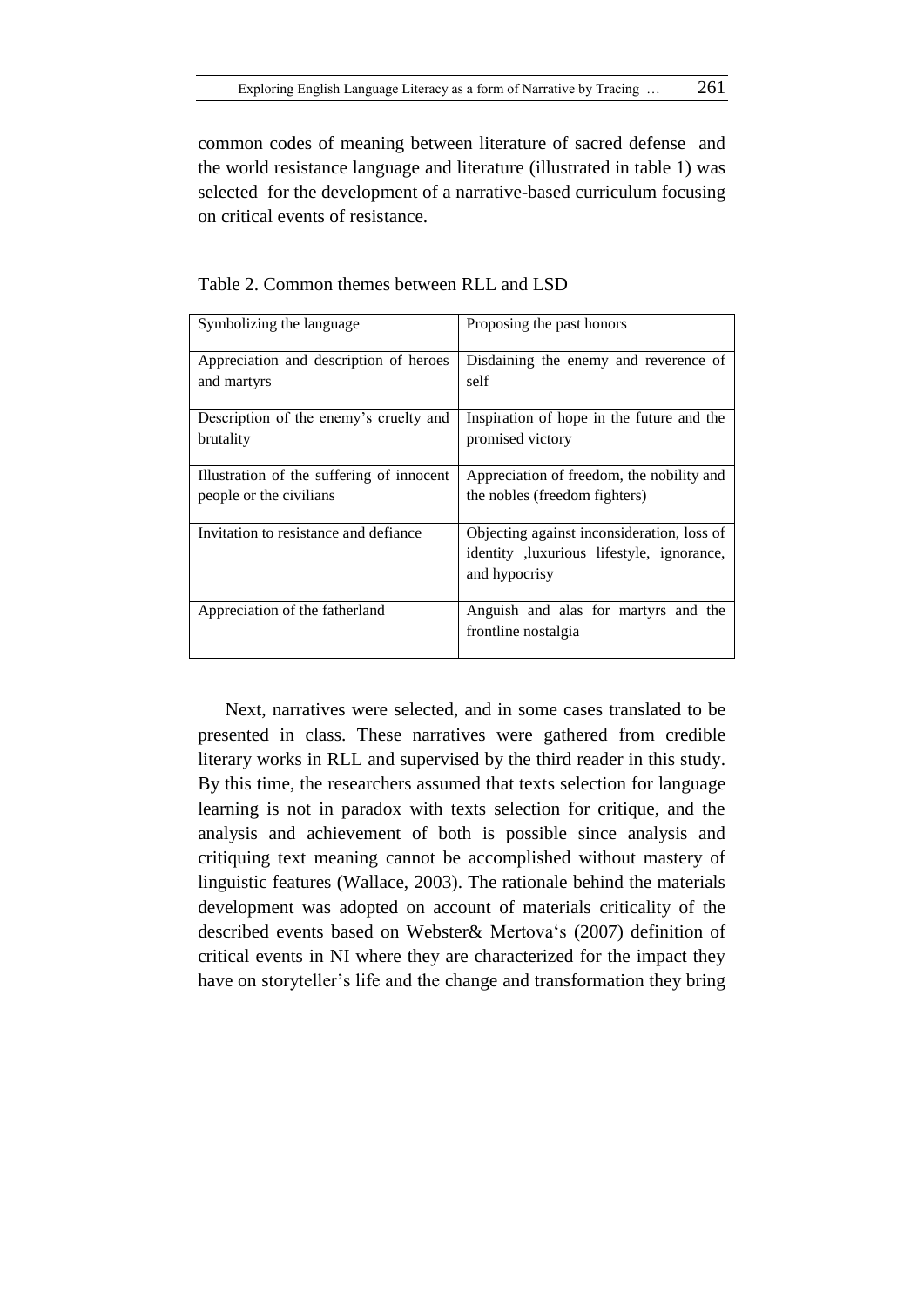about in this regard. Still more to be considered was the narrative relevance to the current concerns, needs, language level of language learners in this study. Translated texts (10 percent of the total materials) were evaluated by the other two researchers for ensuring the accuracy regarding grammatical structures and wordings. Finally, the teacher researcher formed a database of prepared narratives in different modalities (written, audio, video, and so on) gathered from resistance literature for class presentation.

At the next phase, materials needed to be organized for class presentation. Adapting the critical event approach to narrative, learners needed to learn about how to study and approach the adopted narratives. Accordingly, first, the narrative sketch (its components) perceived by Clandinin and Connelly (2000) was introduced to learners in this study on account of its relevance to the field of education. This narrative sketch considers emplotment, character, scene, place, time, and point of view as the central components of narrative. Second, learners were also introduced to Yolder-Wise and Kowalski"s (2003) list of the key reasons for creating stories to be guided in their search of deep layers of meaning and analysis. This list invited students to look for *recurring themes, consequences, lessons, what worked, vulnerability, to build for future experiences, and explore other resources .*In the same vein, in the first session of each week, learners were asked first to write the narrative sketch for the narratives they were exposed to. This was conducted as *morning sessions* similar to what medical practitioners in the hospital do when they present patient history (narrative). This phase unties the basic knots in the narratives and paves the way for the next phase which invites learners to reflect and discuss the first five elements in Yolder-Wise and Kowalski"s (2003) list. Indeed, this list was only utilized for inspiring learners in their discovery with the narratives; however, they were encouraged to ask questions and discuss the narratives regarding whatever language matter attracted their attention. Then by the second session of each week, learners were invited to engage with the narratives in accordance with the last two elements of Yolder-Wise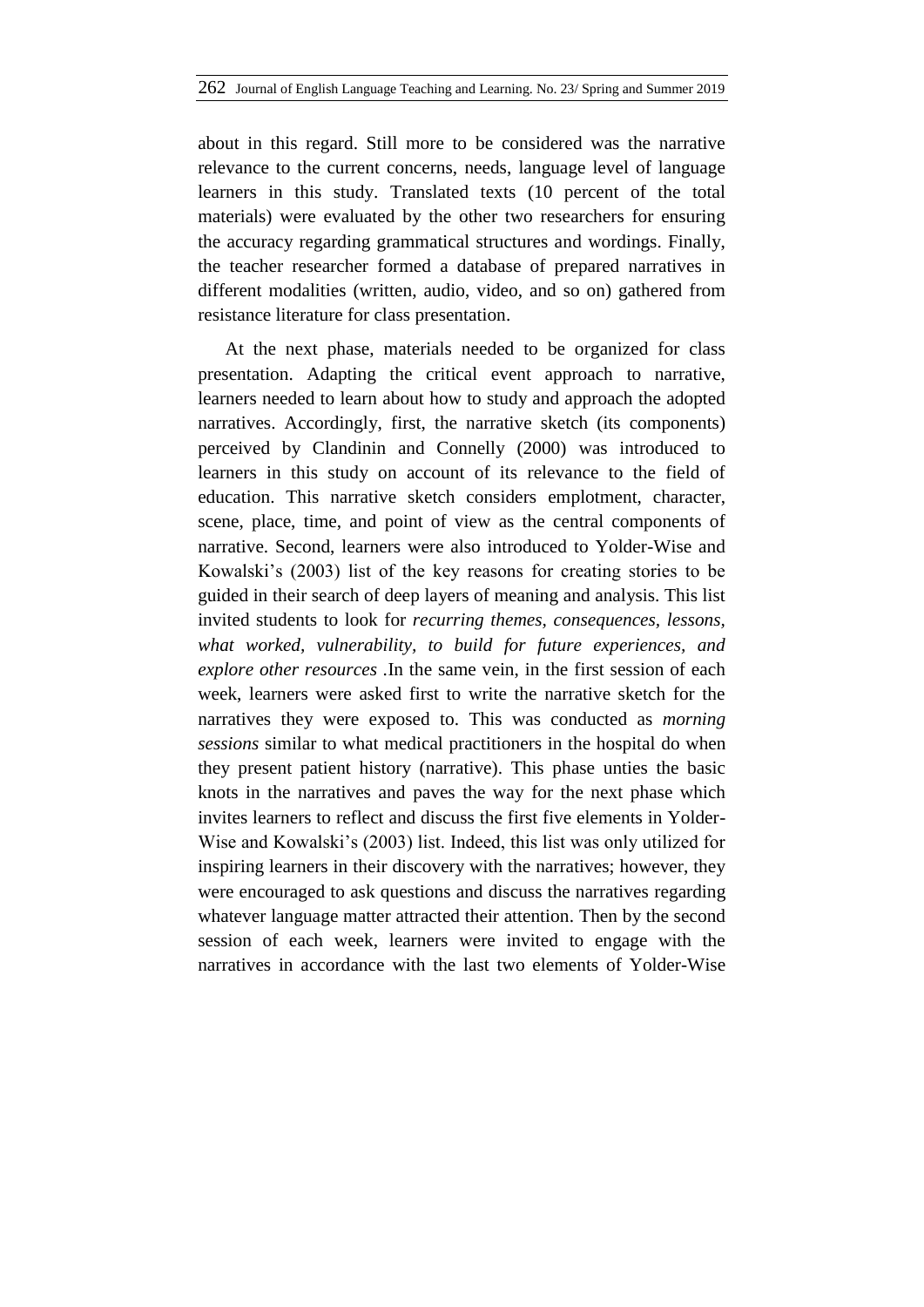and Kowalski's (2003) list, i.e. building for future experiences and exploring other resources writing their *like* or *other* events. This session was the simulation of *round* sessions of medical practitioners when they reexamine and rediscover their patients in groups to strengthen a medical diagnosis. This led learners to share their own narratives related to the resistance theme or code of meaning being inspired by the narratives they had worked on previously and invoke new meaning by objectifying the resistance codes of meaning in situ.

The narratives of each week were delivered to students one week earlier in order for them to have enough time to study texts in depth before the class and to enable learners to critique and analyze the texts more efficiently. However, in the beginning of each session, learners were encouraged to ask questions regarding vocabulary and grammar items in the text and the teacher took time to respond to these questions by relating them to their meaning representation in the text. Moreover, the teacher read all learner narratives each week and wrote comments. Students replied to teacher comments and rewrote their narratives as much as they could.

## **Data Collection and Analysis**

The present study has a qualitative design in which data collection and analysis was conducted in several layers and levels and from different angles to accomplish triangulation of the data and method to ensure the foundations of its transferability and dependability. This research project lasted for one year (2 academic terms) for the teacher/researcher to achieve prolonged engagement and persistent observation. In this study, all interactions were audio-recorded, transcribed, and followed by in and post class teacher reflective notes. Moreover, learners" perception and articulation of the narratives (critical events), and themes of resistance were also gathered in learners' weekly reflective narratives (written literacy acts) to be examined for in-depth articulation of conceptions. Therefore, the bulk of more than 700 reflective narratives were collected and analyzed during the two terms in this study. However, the narratives of each term had been analyzed throughout and by the end of the term.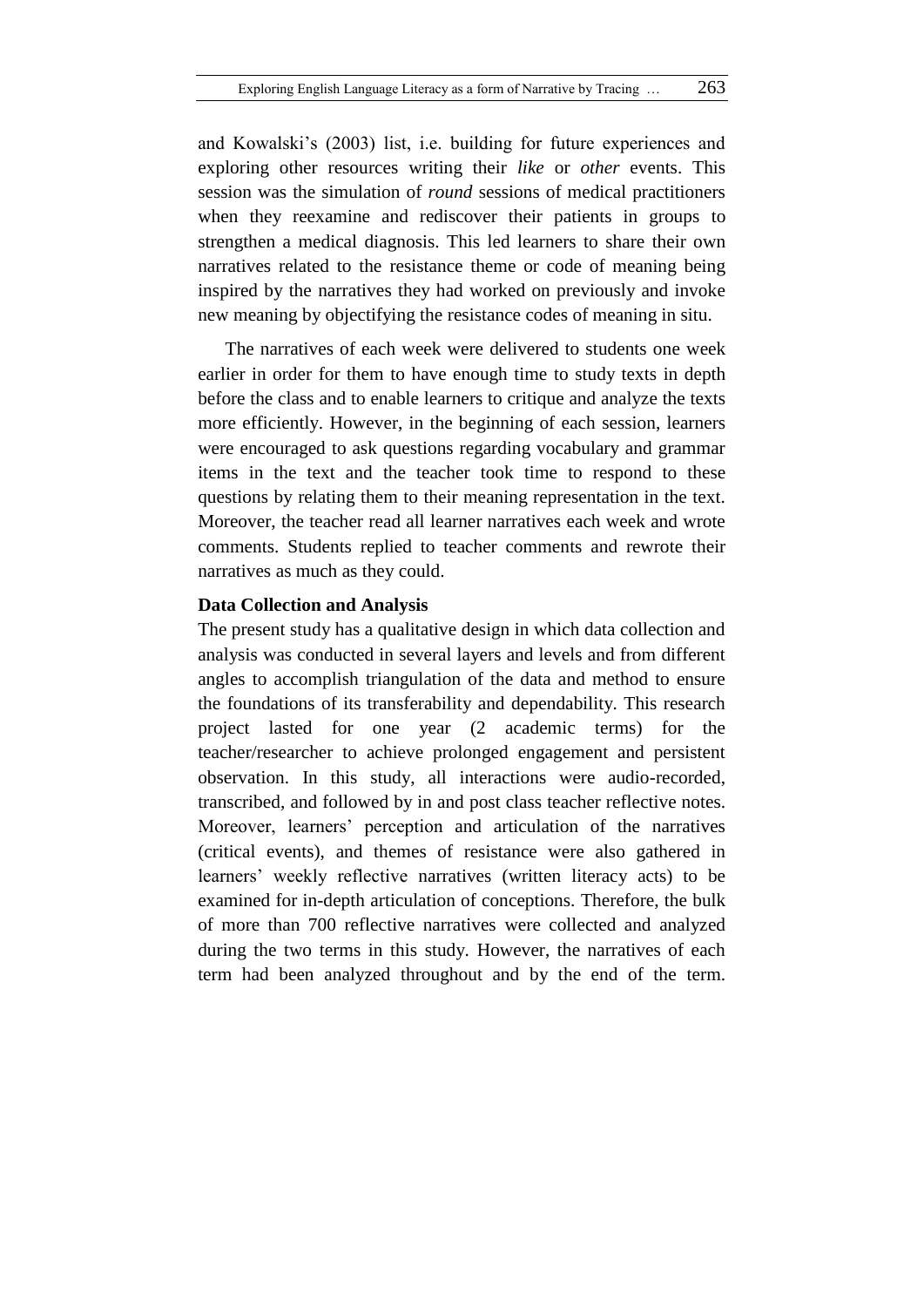Furthermore, by the end of each term, learners' perception of the whole work was explored by asking learners to write down their English language *literacy narrative* guided by 8 questions developed by Webster& Mertova (2007) which are found to be useful in getting participants to reflect on the past events (here their literacy acts in a critical event narrative based curriculum for ELL). This could both encourage further reflection among learners and extend the realms of possibility for the researchers to explore literacy as a form of narrative.

The process of analysis of narratives was guided by Connelly and Clandinin"s (1990) criterion for the interpretation of narrative, including broadening, burrowing , and restorying. This criterion is considered as the cornerstone in narrative analysis in educational research and continuously is employed by scholars in the field (Craig, 2007,2013; Li, 2018; Webster& Mertova, 2007).Broadening refers to learners generalizations of the narrative event and is of lesser value in its interpretation sense. Burrowing reflects learners focus on the quality of the event itself and their attempts for reconstructing the event from the point of the involved character and is of more value since it can reflect learners deeper engagement within their literacy acts. Restorying refers to learners attempts to bridge the significance of the present and future events to contemplate their meaning in their real lives and the changes they can bring about for their self.

To demonstrate the contribution of narrative to learner engagement in depth of literacy acts, learner narratives were labeled with Broadening (Br), Burrowing (Bu), and Restorying (Rs) labels. Then the narratives written by each student during the year were divided into three groups based on their temporal sequence, that is  $1<sup>st</sup>$ month,  $2<sup>nd</sup>$  month, and  $3<sup>rd</sup>$  month respectively to display the characteristics of student writing throughout the term. Next narratives of all students were gathered to gain the total picture of narratives for each month. We considered the proportion of the broadening, burrowing, and storytelling as an indicator of the amount of learner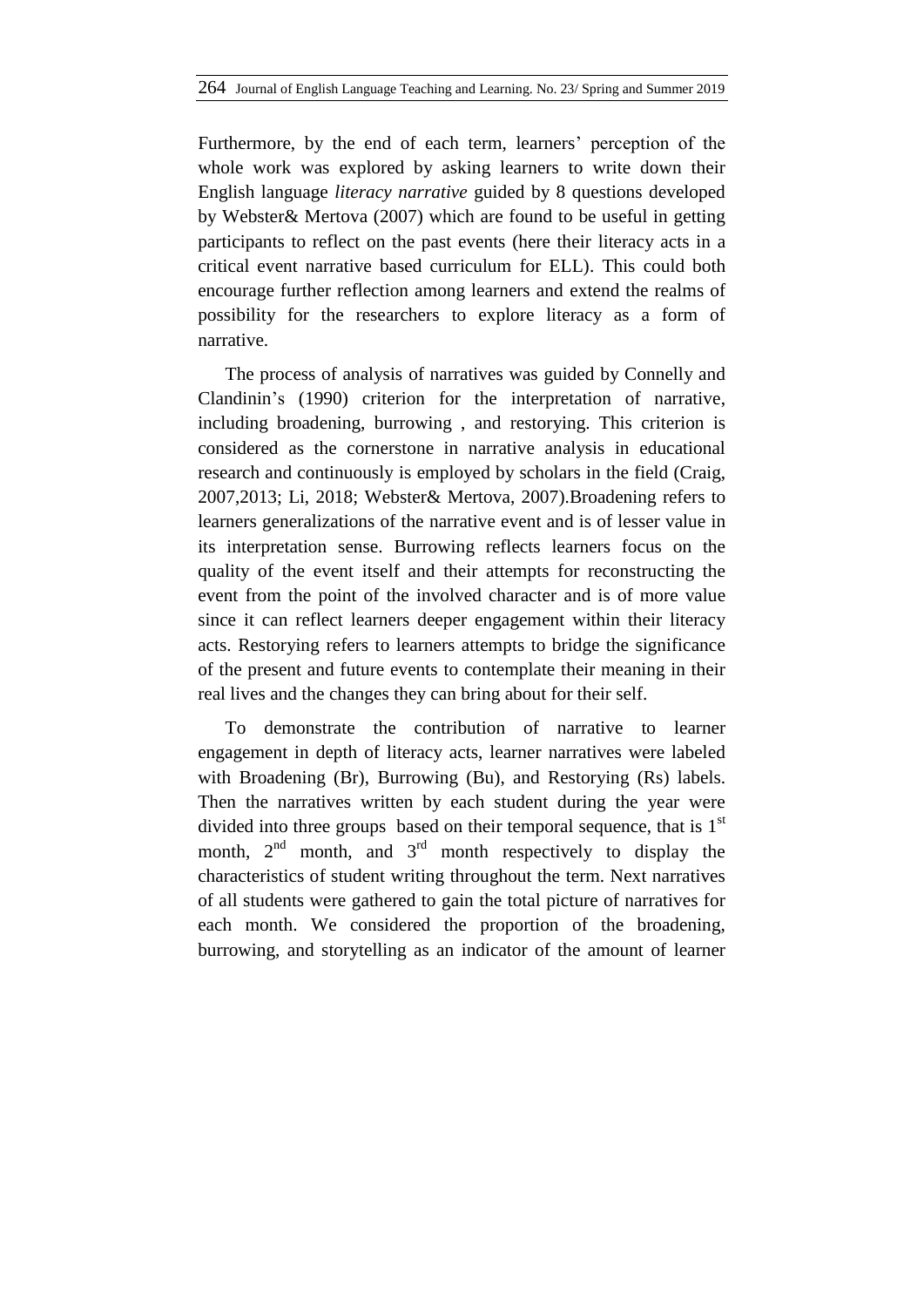engagement in the narrative-based curriculum in each month and the changes in quality of the narratives.

## **Results and Discussion**

# **Learners Perceived Meaning**

#### *Birth of Meaning in Language Learning*

One of the recurrent themes that emerged from learner exploration through the language of resistance is about learner discovery of word meaning in the worked and the written narratives. Learners discovered that the very most familiar frequent words that they had encountered in their prior English language learning experiences at school or language institutes gained a different meaning in the context of critical events in resistance narratives.

*Life is a word that now means different for me. In my English books out of this course, life means lifestyle and everyday simple present tense actions, but now I see life as life. It means I am alive….. I know that everyone dies, but it differs when everyday or every moment one might be killed because of war……. The border between life/death can be touched in war. I guess the same is experienced in hospitals everyday by doctors. I don't know how we come along with this….*

*Bathroom meant a room where one takes a bath or a shower to be clean every day. Some have a shower. It is a room in addition to other rooms in a house with certain linked vocabulary like towel, bath-tub, etc. However, bathroom in these stories presented other meanings: taking a bath after weeks of loss of water, after returning home after being far in battle lines which is so refreshing, or being afraid of bathing 'cause you might be killed naked as a result of missile attacks while taking a bath…….*

The data was proliferated with these themes where learners associated new connections of meaning to the words they already knew. This directed the language learning experience to different paths where learners wiped the dust of repetitiveness and redundancy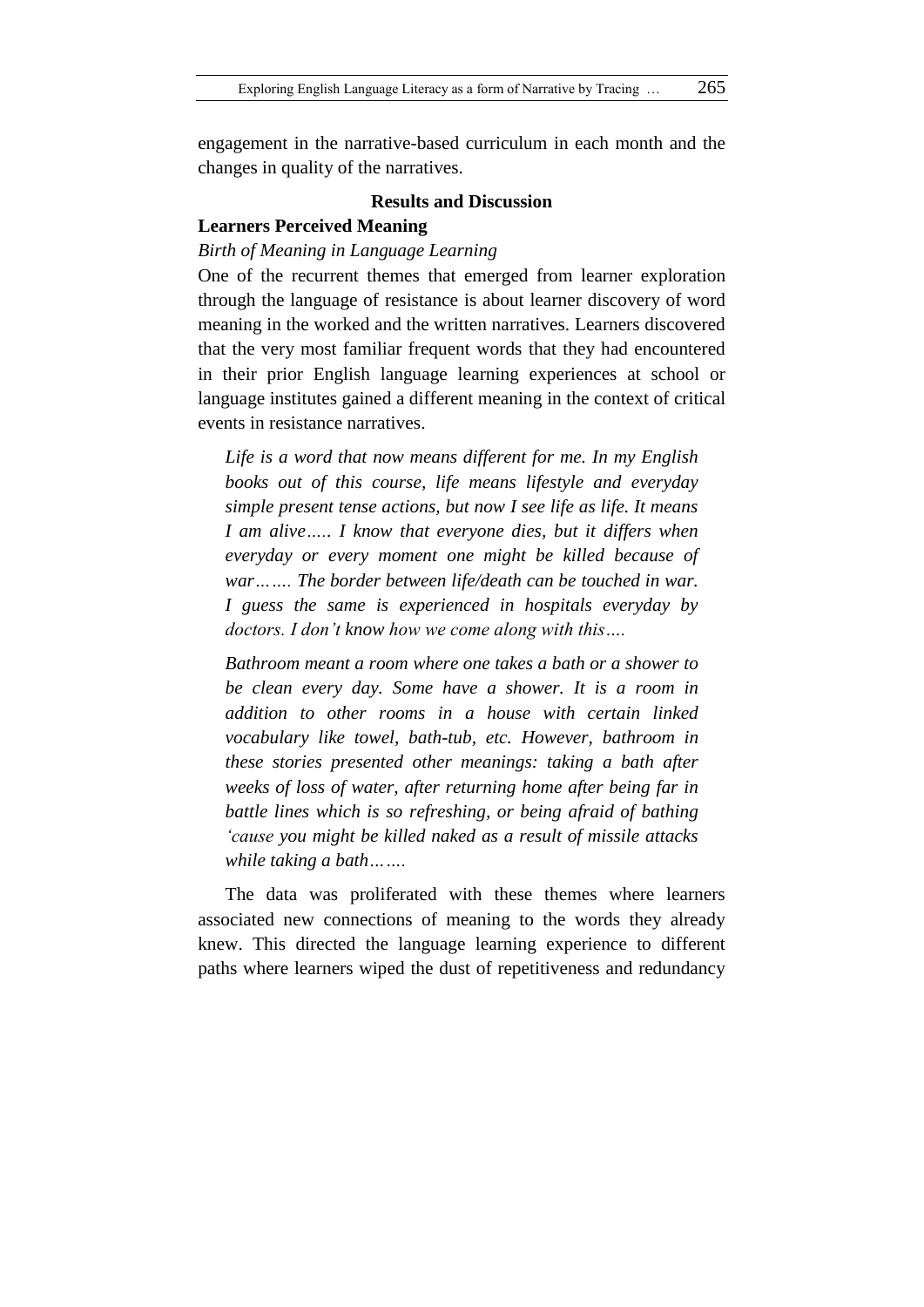from the word meaning and polished the association of meaning in their memory. The analysis of the data revealed that depth of learner involvement with the criticality of narratives boosted their attention to the variety of the concepts and the referents which can be associated to the word representations in the real world*. This birth of meaning* in language took its roots in the *language of pain* and *the suffered* which is noted in narratives and later represented in learners own narratives.

*I read stories and I created ones. I experienced delight and pain as if I am giving birth to my English. This is new for me. It is delightful to write because I can see I can do it, but it was painful because it wasn't easy to tell your story in a foreign language….to be honest when you study about people endurance of bad beyond pains and still go on you can't be indifferent even if you try, you must say something…..*

*These narratives were full of forgotten excellence. They reminded me of the growth I can have if I help others and care for them in difficult situation. I need to use for my patients….I must be patient in my job. This patience meaning is gentle in our job. I mean we need to be patient with our patients…*

Decoding and coding meaning in English language were experienced by learners through unfolding the language of pain and the suffered, stimulating the language of affection, and promoting the language of identification and affiliation. Human beings cannot be indifferent of other human fellows' pains and suffering as caring is one of their invaluable traits. The English language acts of literacy were *affectionized* and *humanized* in this study; that is to say, the folded stories of vast horizons of meaning and human possibilities were unfolded in the active creation and involvement with language of the pain and the suffered in the narratives. This probably inspired these language learners to shape their *language of care* which is one of the fundamental qualifications in the practice of medicine notified in the field of narrative medicine.

**Narratives and Literacy**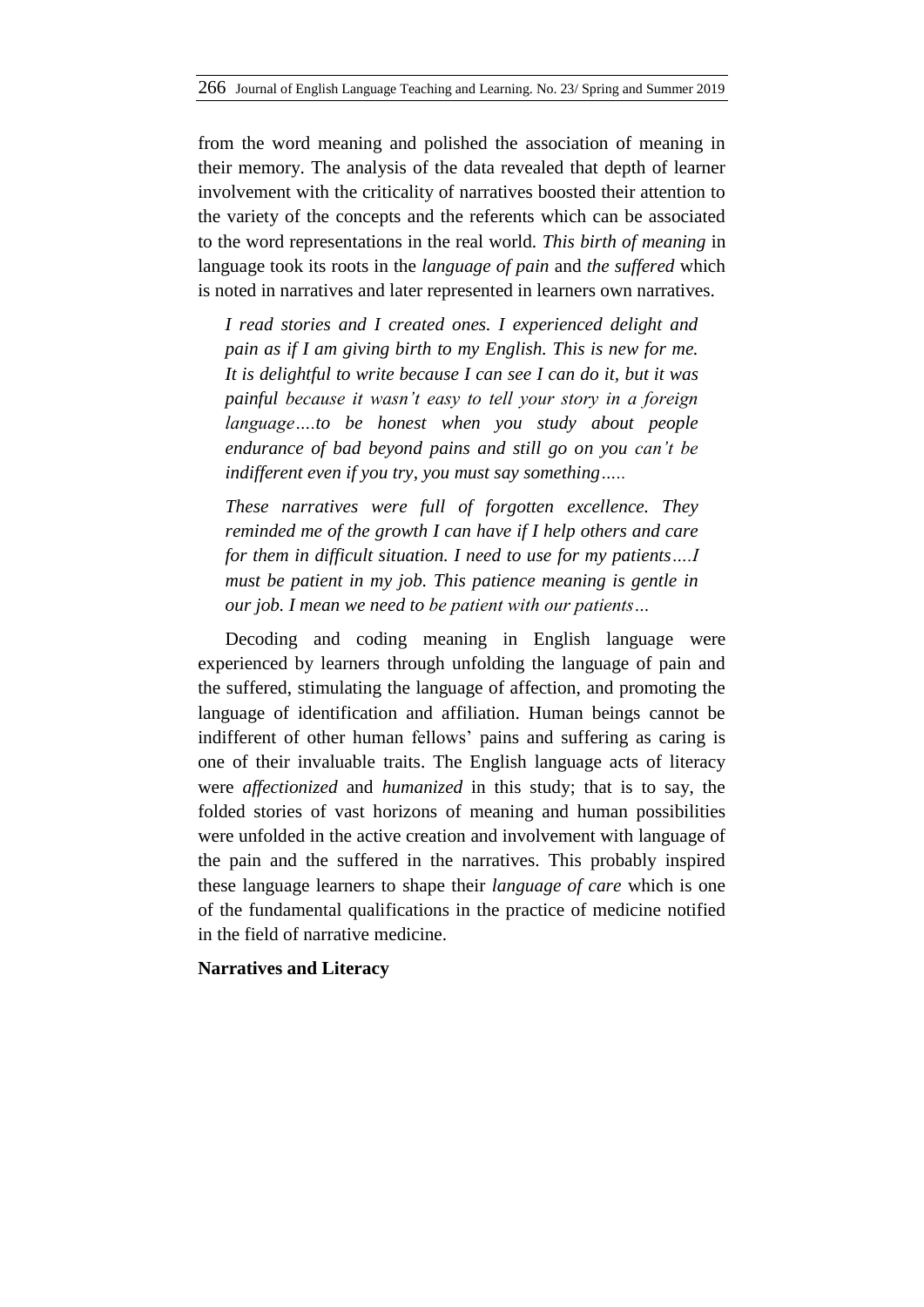#### *Reflection, Resistance, and Growth*

Further analysis of learner experimentation with English language in their created and studied narratives revealed still another pattern of meaning related to learner meta-cognitive and meta-language efforts. The language of pain, the suffered, and the care embodied in the narratives of resistance provided learners with insights to establish their relationship between the self and the world and inspired them to change their world by writing about it which was guided by language exploration. The inspiration event is shaped partly because language learner emotions and thoughts were stimulated by the affectionized language of resistance narratives as well as their criticality.

*I recognized my English learning in this course gave me the chance of being introduced with real lives of great people who had the power to prove themselves to the world around them……Writing about these people and watching around for the relevant cases helped me to involve in my world and my life more than before………*

*When you are asked to read and think about all these critical events in people's lives, you can escape from the cage within you to fly to see other places at other time….. when I wrote my narratives in English, I saw that I can tell my stories to the world because today people communicate by English and they can hear you better….*

*Time sometimes is so short, sometimes so long. But I understood that one can create a long story in short time when s/he feels the necessity like these martyrs whereas one may not be able to create even a short story in long time as s/he does not mind time or necessity…*

Learner attempts to search in insightful critical events and discovery of the underlying meaning guided them to unfold their stories, i.e. thoughts and provided them with the frame of meaning (narratives) to express their own meaning. According to Oishi et .al (2012), narrative is the "strongest method for organizing fragmentary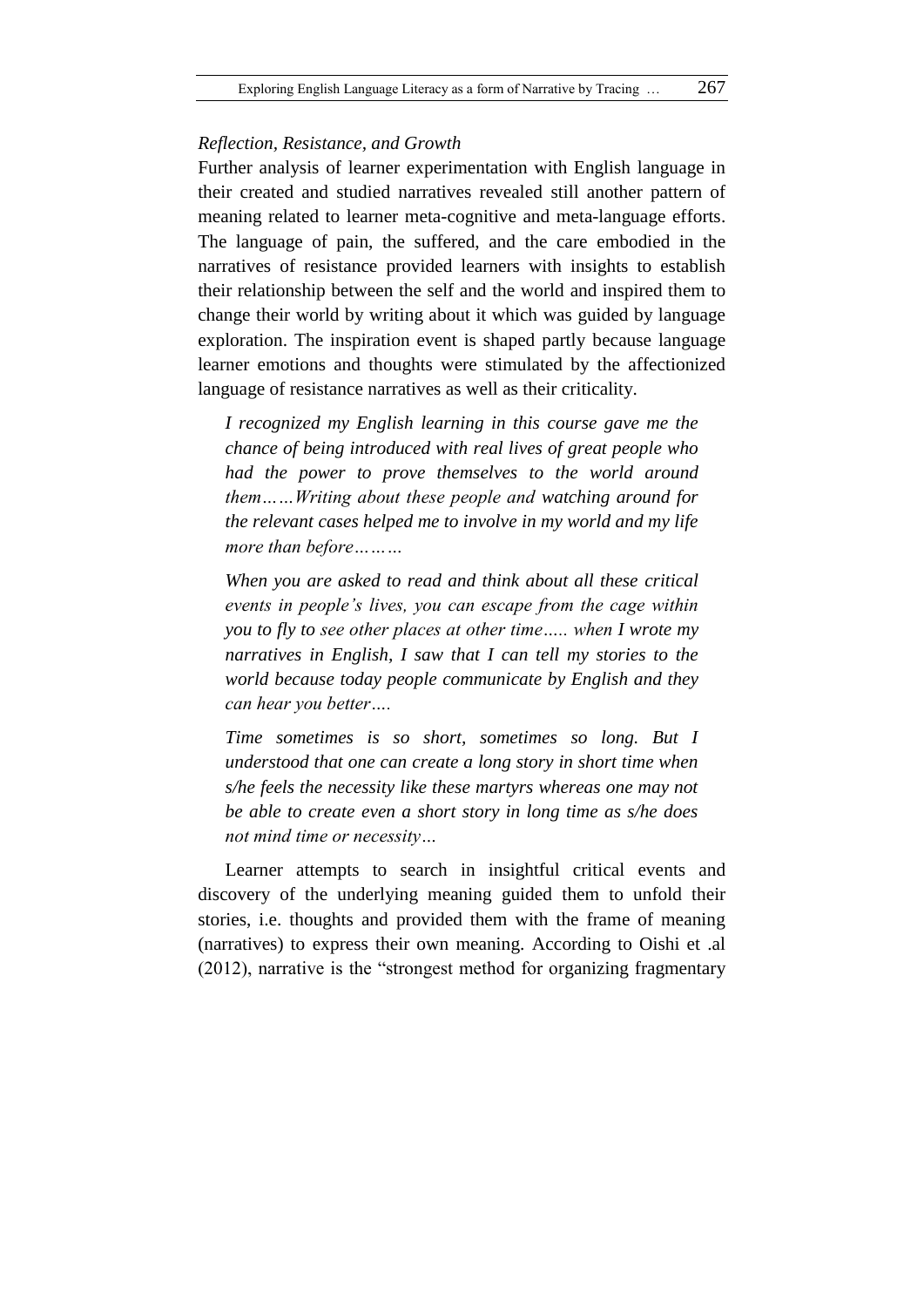knowledge human being has" (p.2126). In this sense, narrative sketch represented a canvas for learners where learners were required to choose their colors (language elements=fragmentary knowledge) to fulfill this canvas of meaning.

This part of the argument is observed in the emerged patterns of the data and in parallel with the broadening/burrowing/restorying pattern of engagement in critical events. As people tend to think in stories in all cultures which is a universal trait for human species, the narrative canvas decreased the cognitive load of language learning as such. Hence, learners had to focus on the linguistic items which embodied their stories and the deep layer of meaning they were inclined to express. That is why the broadening/burrowing/restorying coding of the data (Figure 1) showed that by the passage of time learner burrowing and restorying pattern in their narrative was increasing as they were getting more and more familiar and engaged with the narrative canvas for creating meaning. Still more was found to be the link learners demonstrated between the burrowing the narratives and restorying the self narrative when the former brought about the latter. In other words, these two interpretive patterns were observed in parallel with each other. The thread of this link was actually pursued by researchers in learner emotional engagement with narratives as if the more they engaged with the content message the more they identified themselves with the characters and consequently the more they rediscover the significance of the messaged for their present and future distinctions and reactions.

Figure 1 The Distribution of Narrative Modes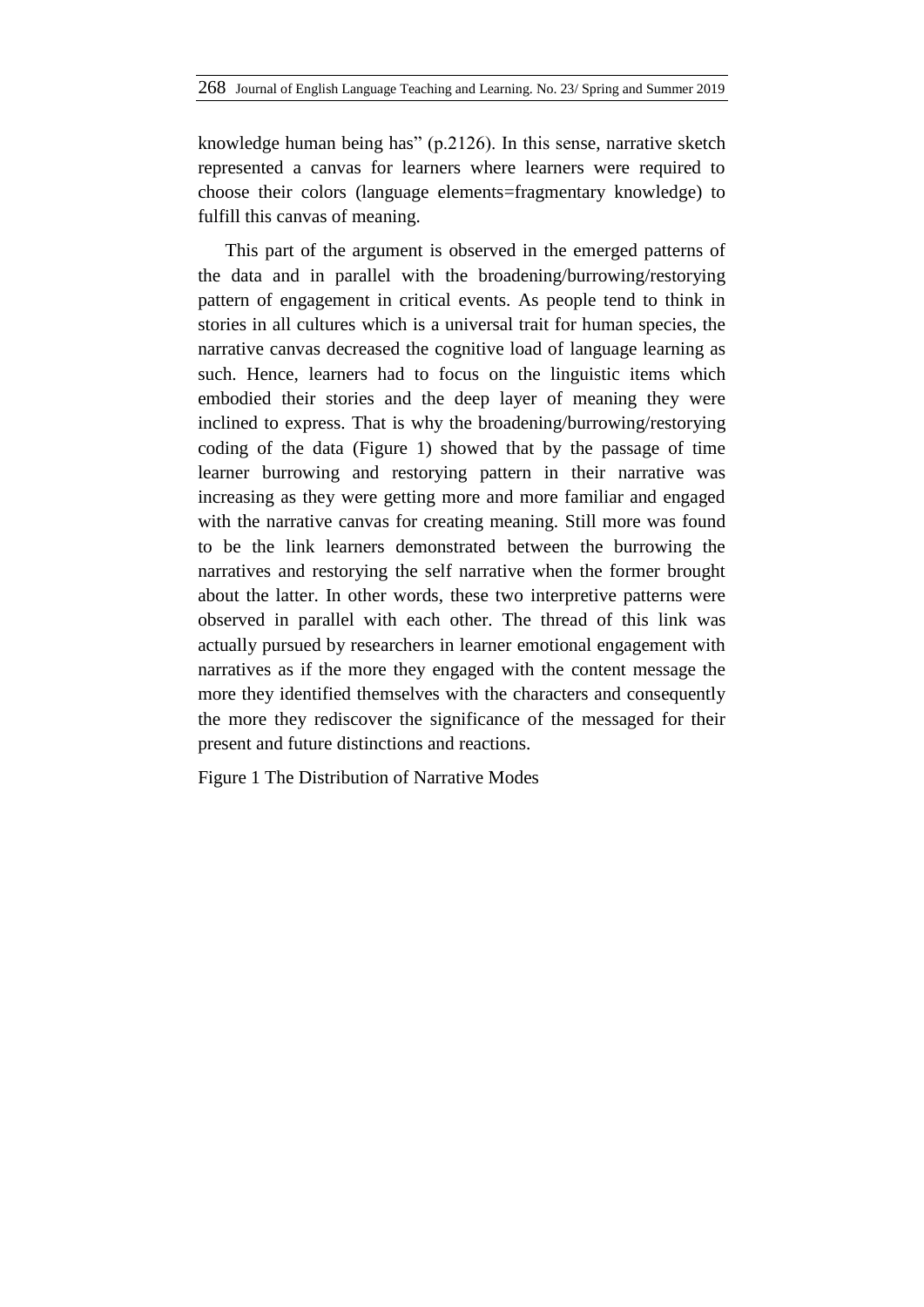



However, the narratives of resistance tended to impact language learning still more from other perspectives. They pave the way for students deep reflection. This entails learner engagement in deep layers of meanings which predominate human being lives as a whole and address the basic essence of their beings that is independent from their routine lives. Second, the narrative canvas enabled learners to delineate their reflections by and in narratives where one can enjoy the benefit of humane universal frame of meaning for settling his/her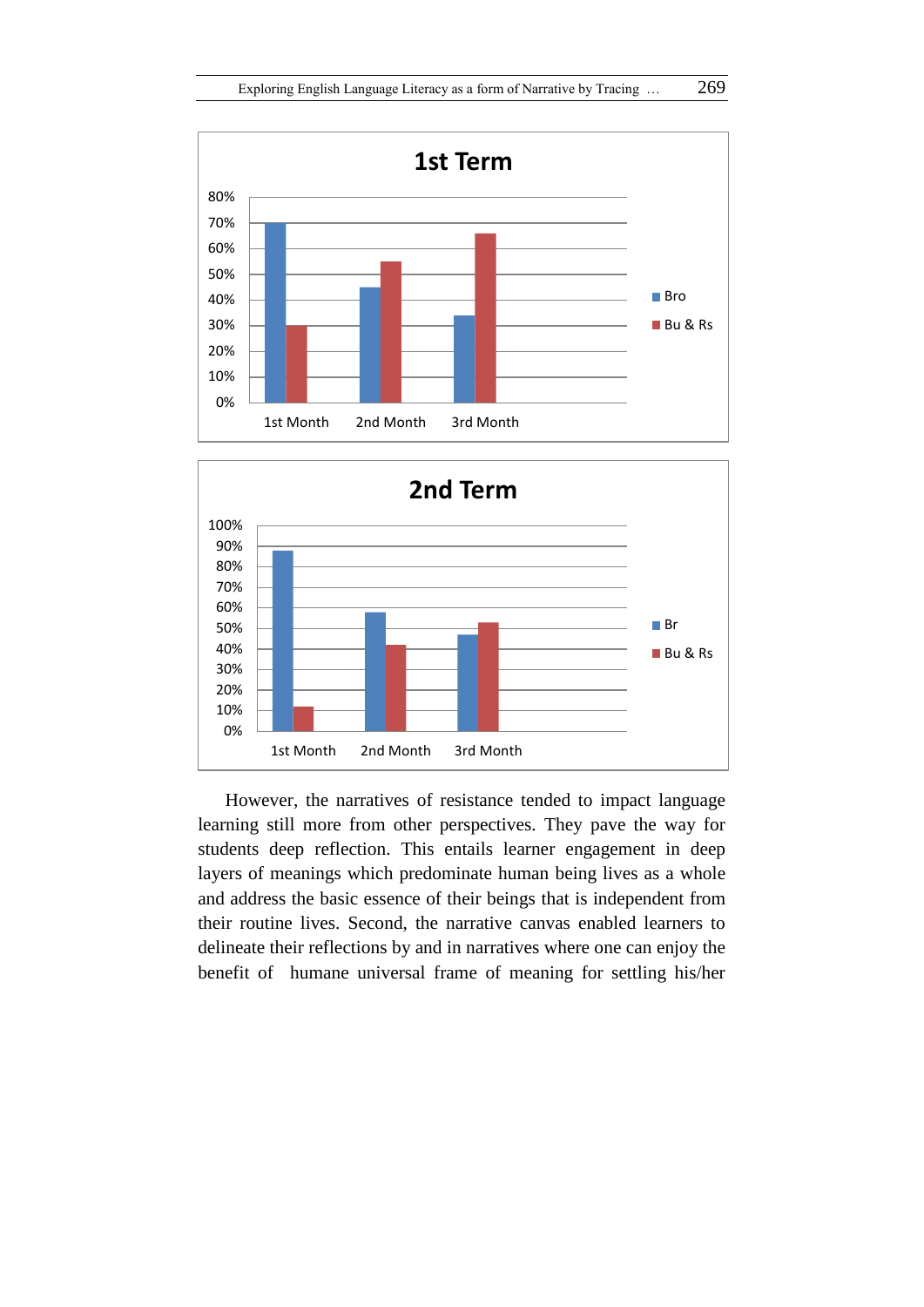position, knowledge, and values. However, the length of experimentation with the language and meanings of narratives affected learners capability of burrowing meaning during the course as learners patterns of burrowing by the end of the third month of the academic term was rising in comparison to the previous two months each term. Nevertheless it was the narrative canvas (guided by the narrative sketch and search for their underlying themes) which permeated learners mind and freed them from the hustle and bustle of everyday live. In this canvas, they explored the depth and vastness of meaning in the story of their and others' resistance and endurance and fortified their efforts for transforming lives by shaping their language of care.

*Suddenly I noticed stories everywhere. My mind is full of stories. I found myself listening to others stories. As a future medical practitioner, I need to involve with people, so I must involve in people's stories. (Bu)*

*Our English course this term reminded me of the fact how people can tell different stories about one event, so I think we have to discover the truth ourselves…(Br)*

The issue of reflection as mentioned in the above learner narratives gained more significance for the learners in this study on account of their academic field of study (medicine) and their future career (medical practitioners). As mentioned earlier, medical practitioners are highly engaged in their patients narratives, what they call case histories. In this sense, language learner discovery of narratives can benefit the learners in this study in parallel with their future professional demands of high-order inference and affiliation for making difficult decisions.

Eventually, learner reflection by and in narratives steered their learning ship through the channel of self-development and selfcultivation. The rising pattern of burrowing/restorying in learners created narratives during the course each term is taken as the basic evidence for this. The more learners were engaged in burrowing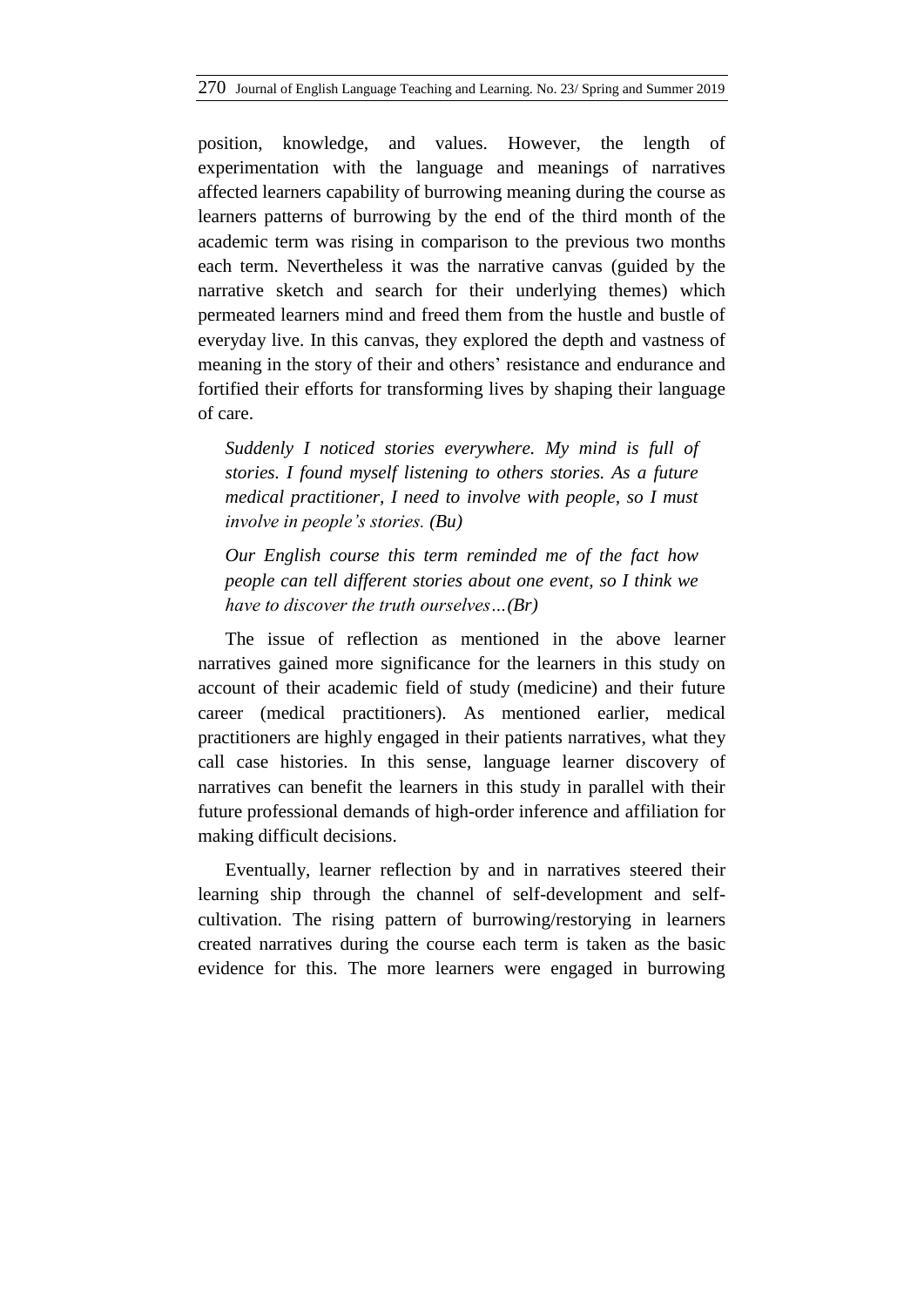meaning, the more they were engaged in reasoning and reflecting, and consequently the better they could make attempts so as to discover and express the meaning in their learning. Engagement with the narratives and learners struggle for creating meaning led learners to bridge the self to the world via their English literacy acts brought about learners cultivation and growth.

*I have never found myself that confused in myself about what I did in life and the role of English in this. Previously, I learnt English to be able to speak it and understand it as I thought everybody should do that because of its importance in today's life. But now I used English to know myself and my family and friends.*

*This course was so different. Instead of talking about favorite restaurants or hotspots for vacation…..we talked about human sufferance and endurance. This was different but difficult. These topics are heavy but they made us take shelter in stories far from the bunch of noise in Instagram….. where many people are SHOUTING their parties and ordinary outdoor and indoor activities to show off … at least, here I had the chance to be myself and think about me as me and how I want to be in life and what my REAL story is….*

#### **Conclusion**

This research reports on some of the dimensions of a wider scope study which cannot be fully argued within the limitation of one article. However, this part of work took the turn to focus on the inherent essence of narrative and the immanent power of critical events adopted from the world RLL in shaping language learner literacy acts. Inspired by the principles of NI and the human enthusiasm for learning through stories, language learners in this study who were medical students derived much benefit from the narrative canvas for both their language learning and preparation for their professional engagement with patients" narratives (case histories) in the future by discovering the language of pain and the suffered and giving birth to the language of care. A narrative based curriculum which took the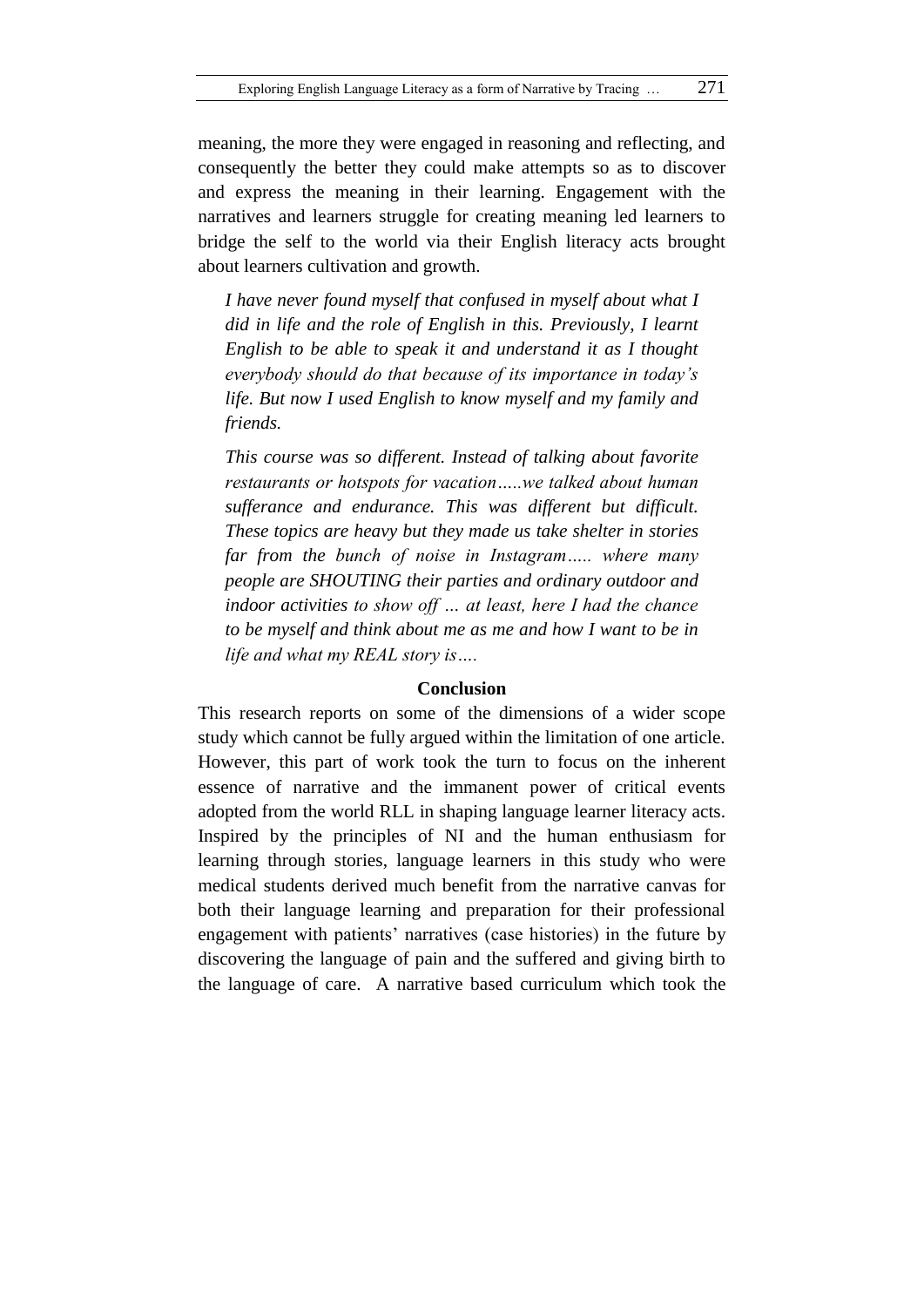advantage of transformative critical events from RLL invited learners to discover their values, beliefs, and capabilities and achieve a kind of cognition not only about themselves but also human beings thorough reflection and burrowing meaning in theirs and others' narratives and restorying their own language learning narratives. Aroused by human adaptivity for learning and survival represented in the insightful language of resistance or different meanings of words under hard and complicated circumstance like war, racism, exploitation, and so on, they were encouraged to struggle for making and telling meaningful stories in their lives which directed them on the track of selfcultivation in their ELL acts and narratives. Finally, this qualitative study proposed an alternative self-directed curriculum which enables medical students to join their foreign language education with narrative inquiry and self discovery.

#### **References**

- Alleyne, B. (2017). *Narrative networks: Storied approaches in a digital age*. doi: http://dx.doi.org/10.4135/9781473910782
- Amiri Khorasani, A., & Hedayati, F.(2014). Resistance literature:Definitions and limitations*. Journal of Resistance Literature*, *6*(10), 23-41.
- Bickley, L., & Szilagyi, P. G. (2009). *Bates guide to physical examination and history taking*. Philadelphia: Wolters Kluwer.
- Carter, K. (1993) "The place of story in the study of teaching and teacher education. *Educational Researcher, 22(1):* 5–12.
- Clandinin, D.J., Connelly F.M. (2000). *Narrative inquiry: Experience and story in qualitative research*. San Francisco: Jossey-Bass Publishers.
- Connelly, F.M., Clandinin, D.J. (1990) Stories of experience and narrative inquiry.*Educational Researcher, 19(5):* 2–14.
- Craig, C. J. (2007). Story constellations: A narrative approach to contextualizing teachers knowledge of school reform. *Teaching and Teacher Education, 23*, 173-188.
- Ellis, C. (2004). *The ethnographic I: A methodological novel about autoethnography*. Walnut Creek, CA: Alta Mira Press.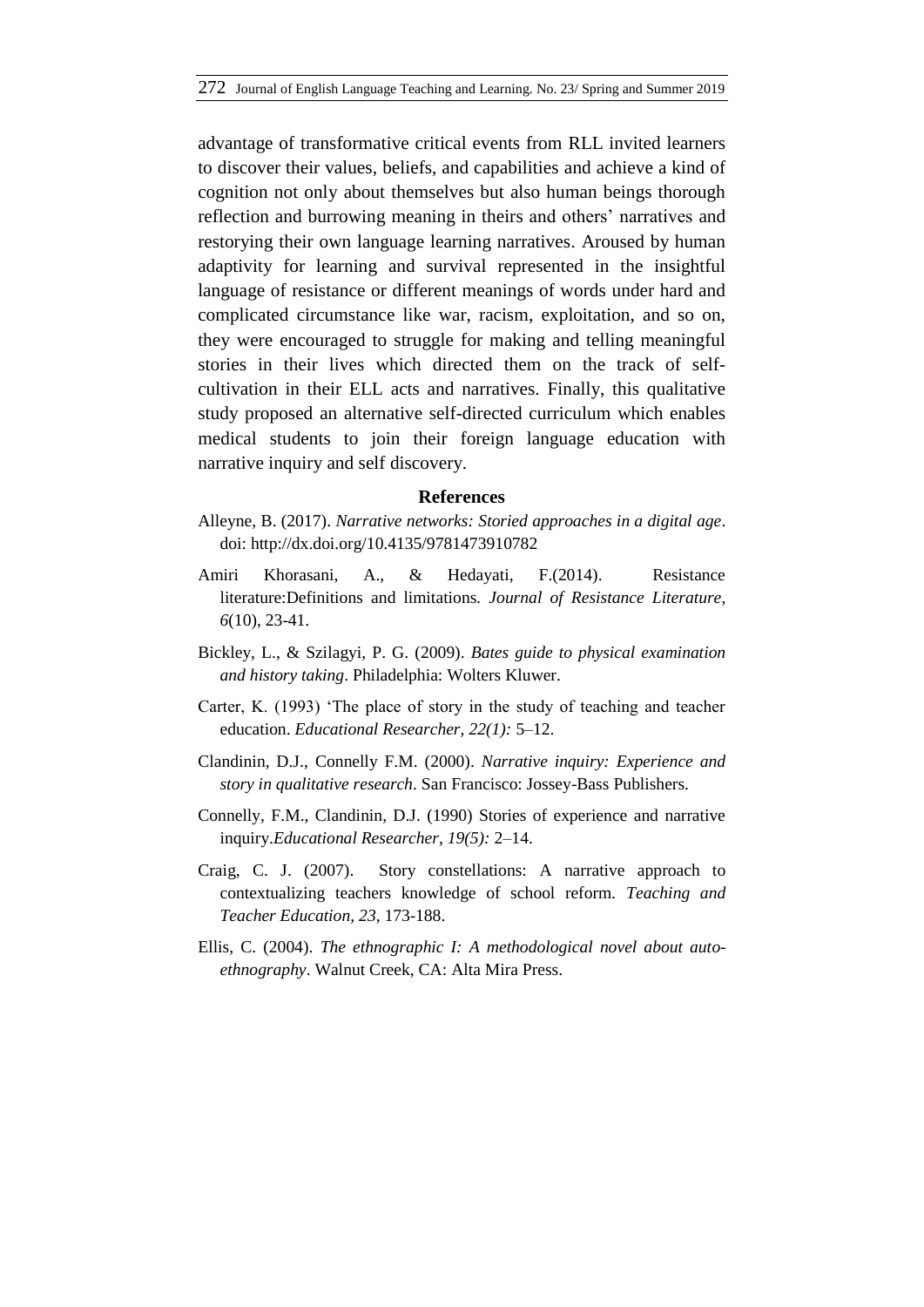- Fredricks, L. (2007).A rationale for critical pedagogy in EFL: The case of Tajikistan. *Reading Matrix, 7(*2), 22-28.
- Freire, P., & Macedo, D. (2005). *Literacy: Reading the word and the world*. London, UK: Routledge.
- Gan, Z. (2004). Attitudes and strategies as predictors of self-directed language learning in EFL context. *International Journal of Applied Linguistics, 14(3*), 389-411.
- Ghahremani Ghajar, S., & Poursaduqi, S. (2017). Hidden imposed war: Dezful surrounded by strange words this time. *Journal of Language Research*,*8*(21). 115- 131.
- Harlow, B. (1987). *Resistance literature.* New York: Methuen.
- Hart, P. (2002). Narrative, knowing, and emerging methodologies in environmental education research: Issues of quality. *Canadian Journal of Environmental Education, 7(2*), 140-165.
- Harter, L.M., &Bochner, P.M. (2009). Healing through stories: A special issue on narrative medicine. *Journal of Applied Communication Research, 37(2),* 113-117.
- Hinkel, E. (Ed.). *(2005). Culture in second language teaching and learning.*  Shanghai, China: Shanghai Foreign Language Education Press.
- Holliday, A. *(2001). Achieving cultural continuity in curriculum innovation.*  London: Routledge.
- Hyvarinen, M. (2010). Revisiting the narrative turns. *Life Writing, 7(1),* 69- 82.
- Jihad. (2018). In *Merriam-Webster's online dictionary*. Retrieved from http://www.merriam-webster.com/dictionary/jihad
- Johnson, K.E., & Golombek, P.R. (2002). *Teachers narrative inquiry as professional development*. Cambridge: Cambridge University Press.
- Juan, W. (2010). A content analysis of the cultural content in the EFL textbooks. *Canadian Social Science, 6(5),* 137-144.
- Kırkgoz, Y. (2007). Language planning and implementation in Turkish primary schools*. Current Issues in Language Planning, 8(2),* 174–191.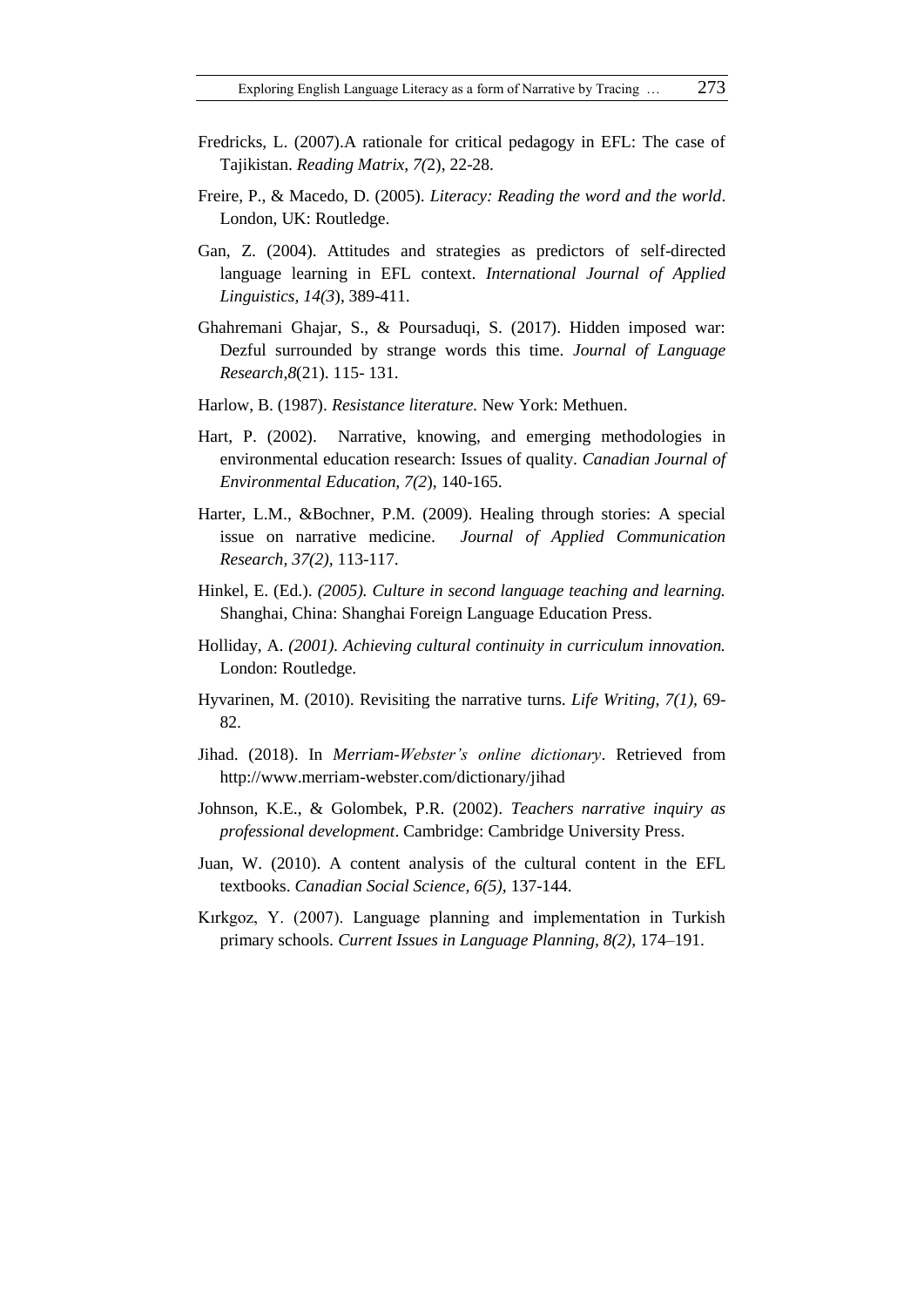- *Kilickaya, F. (2004). Guidelines to evaluate cultural contents in textbooks. The Internet TESL Journal, 10(12),38-48.*
- Laidlaw, L.(2005). *Reinventing curriculum: A complex perspective on literacy and writing*. New Jersey: Lawrence Erlbaum Associates, Publishers.
- Li, Y. (2018). *Becoming educational researchers: Stories of Asian international doctoral students in the united states*. (Unpublished doctoral dissertation), University of Houston, Houston.
- McCormack, C. (2009). Stories return personal ways of knowing to the professional development of doctoral supervisors. *Studies in Continuing Education, 31(2),* 141-156.
- McLaren, P. (2016). *Life in schools: An introduction to criticalpedagogy in the foundations of education.* New York: Routledge.
- Milosavljevic, N., Vuletic, A., & Jovkovic, L. (2015). Learning medical English: A prerequisite for successful academic and professional education. *Language of Medicine,* 143*(3-4),* 237-240.
- Navarro, D., & Thornton, K. (2011). Investigating the relationship between belief and action in self-directed language learning. *System, 39(3*), 290- 301.
- Norton, B., & Early, M. (2011). Researcher identity, narrative inquiry, and language teaching research. *TESOL Quarterly, 45(3),*415-439.
- Nunan, D. (2003). The impact of English as a global language on educational policies and practices in the Asia-Pacific region. *TESOL Quarterly, 37(4),* 589–613.
- Oishi, K., Kurisawa, Y., & Kamada, M. (2012). Building conceptual dictionary for providing common knowledge in the integrative narrative generation system. *Proceedings of the Annual Meeting of Cognitive Science Society, 34(34*), 2126-2131.
- Pennycook, A. (2017). *The cultural politics of English as an international language*. London, UK: Routledge.
- Progler, J.Y. (2011). Imperialism in education: Observation on curriculum, institutional, structure, and the use of textbooks. In S. Ghahremani